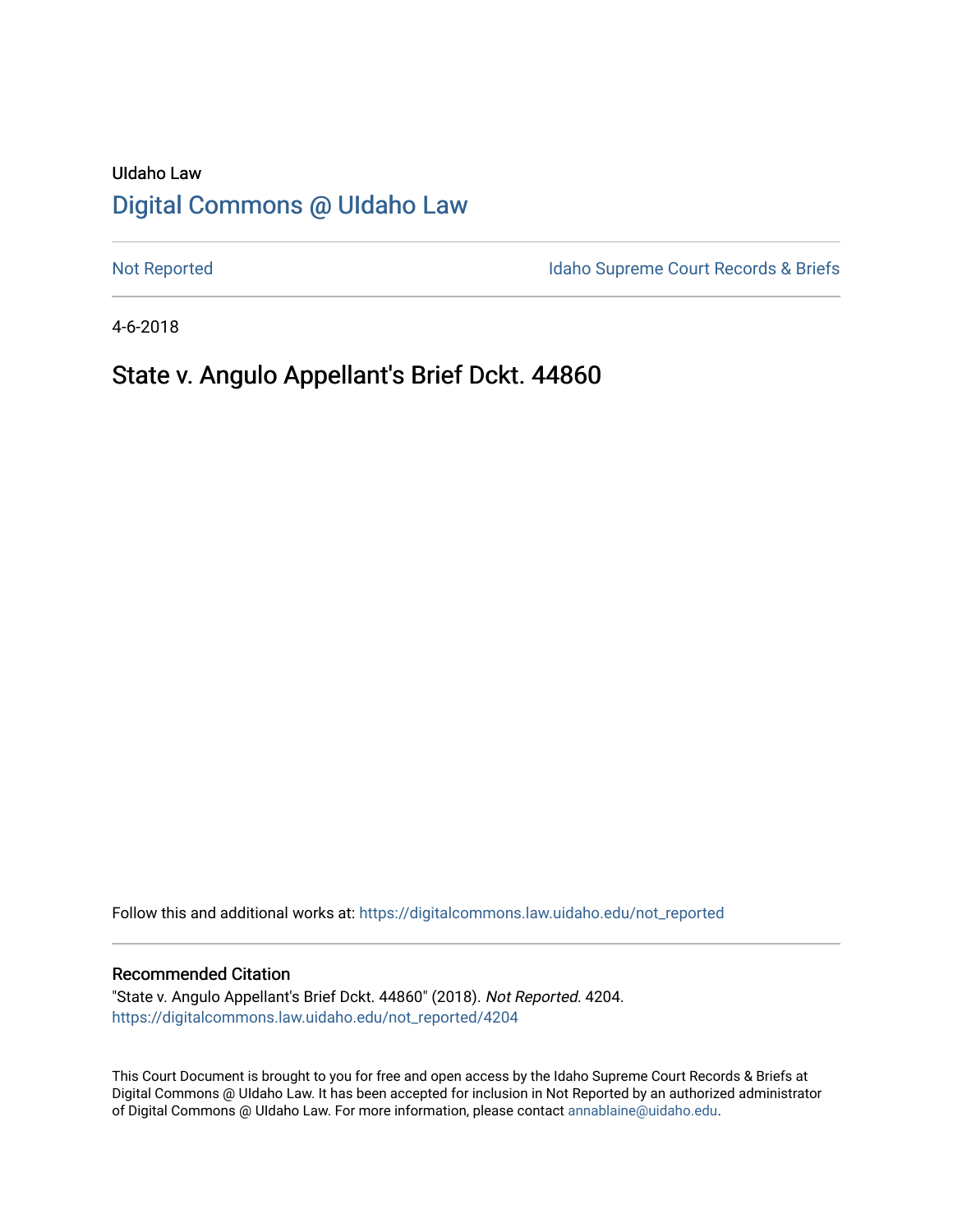#### **IN THE SUPREME COURT OF THE STATE OF IDAHO**

| <b>STATE OF IDAHO,</b>        |                                |
|-------------------------------|--------------------------------|
| Plaintiff-Respondent,         | NO. 44860                      |
|                               | ADA COUNTY NO. CR-FE-2016-4891 |
| v.                            |                                |
|                               |                                |
| <b>JESUS ESTEBAN CASTRO</b>   |                                |
| <b>ANGULO AKA LUIS CARLOS</b> |                                |
| QUEZADA,                      | <b>APPELLANT'S BRIEF</b>       |
|                               |                                |
| Defendant-Appellant.          |                                |
|                               |                                |

# **BRIEF OF APPELLANT** \_\_\_\_\_\_\_\_\_\_\_\_\_\_\_\_\_\_\_\_\_\_\_\_

\_\_\_\_\_\_\_\_\_\_\_\_\_\_\_\_\_\_\_\_\_\_\_\_

**APPEAL FROM THE DISTRICT COURT OF THE FOURTH JUDICIAL DISTRICT OF THE STATE OF IDAHO, IN AND FOR THE COUNTY OF ADA**

\_\_\_\_\_\_\_\_\_\_\_\_\_\_\_\_\_\_\_\_\_\_\_\_

**HONORABLE DEBORAH A. BAIL District Judge**

\_\_\_\_\_\_\_\_\_\_\_\_\_\_\_\_\_\_\_\_\_\_\_\_

**ERIC D. FREDERICKSEN KENNETH K. JORGENSEN State Appellate Public Defender Deputy Attorney General I.S.B. #6555 Criminal Law Division**

**JASON C. PINTLER Boise, Idaho 83720-0010 Deputy State Appellate Public Defender (208) 334-4534 I.S.B. #6661 322 E. Front Street, Suite 570 Boise, Idaho 83702 Phone: (208) 334-2712 Fax: (208) 334-2985 E-mail: documents@sapd.state.id.us**

**ATTORNEYS FOR ATTORNEY FOR DEFENDANT-APPELLANT PLAINTIFF-RESPONDENT**

**P.O. Box 83720**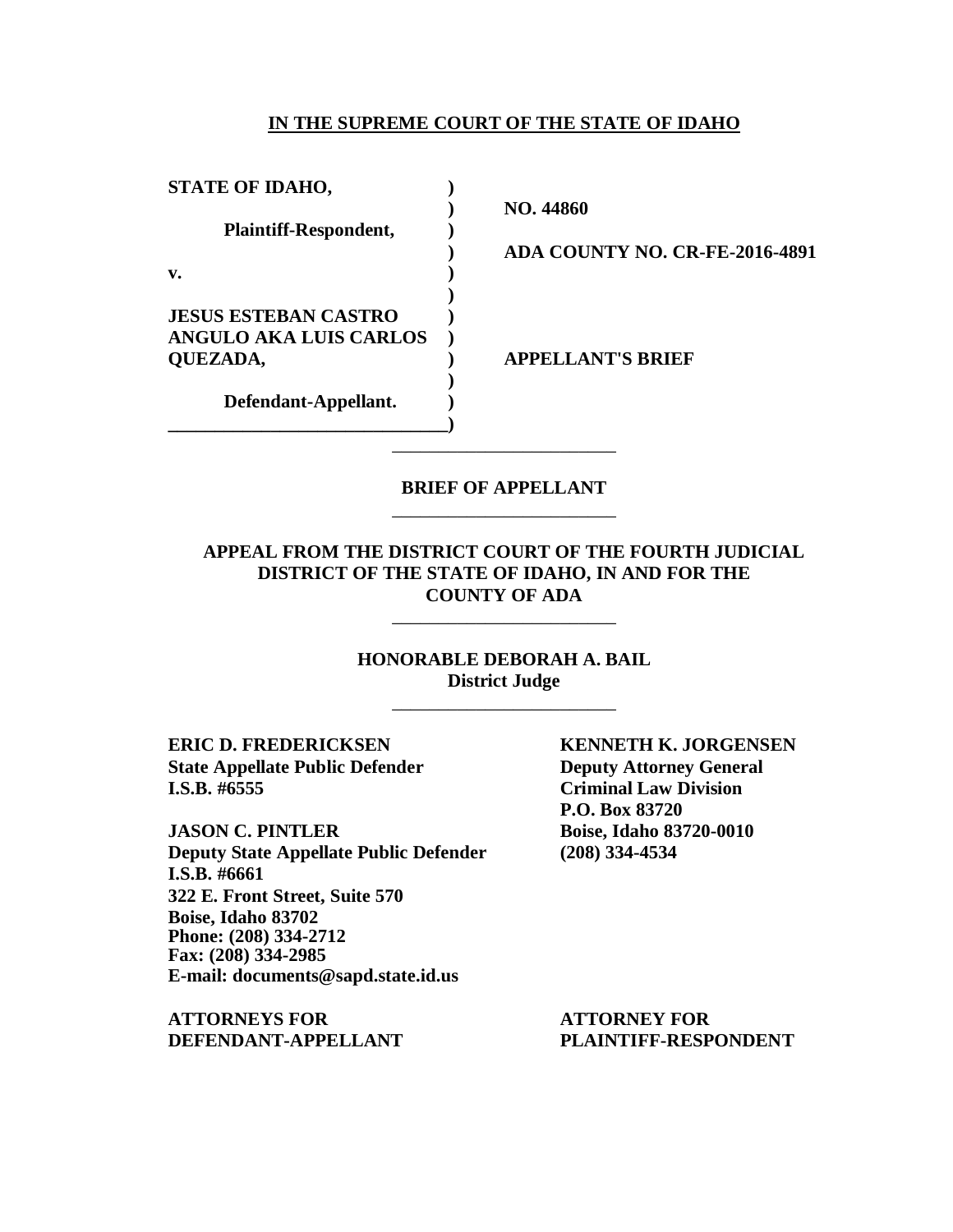# **TABLE OF CONTENTS**

# PAGE

| Statement of the Facts and                                                                                                                                                                                                                                                                                            |  |
|-----------------------------------------------------------------------------------------------------------------------------------------------------------------------------------------------------------------------------------------------------------------------------------------------------------------------|--|
|                                                                                                                                                                                                                                                                                                                       |  |
|                                                                                                                                                                                                                                                                                                                       |  |
| I.<br>The District Court Abused Its Discretion By Preventing Mr. Castro-Angulo<br>From Keeping Copies Of His Discovery, As The State Failed To Make<br>A Sufficient Showing That Any Person Would Be Subjected To<br>Economic, Physical Or Other Harm Or Coercion, If<br>Mr. Castro-Angulo Was Allowed To Keep Copies |  |
|                                                                                                                                                                                                                                                                                                                       |  |
|                                                                                                                                                                                                                                                                                                                       |  |
| B. The District Court Abused Its Discretion By Preventing<br>Mr. Castro-Angulo From Having Copies Of His                                                                                                                                                                                                              |  |
| C. The State Will Be Unable To Show The Error Is Harmless Beyond                                                                                                                                                                                                                                                      |  |
| II. The District Court Erred When It Allowed The State To Present Evidence<br>Of The Street Value Of The Seized Methamphetamine, As That<br>Information Was Not Relevant To Any Issue For The Jury's                                                                                                                  |  |
|                                                                                                                                                                                                                                                                                                                       |  |
| B. The District Court Erred When It Allowed The State To Present<br>Evidence Of The Street Value Of The Seized Methamphetamine19                                                                                                                                                                                      |  |
| C. The State Will Be Unable To Show The Error Is Harmless Beyond                                                                                                                                                                                                                                                      |  |
| III. The District Court Abused Its Discretion By Ordering Mr. Castro-Angulo<br>To Pay Restitution To The Ada County Prosecutor's Office, As That                                                                                                                                                                      |  |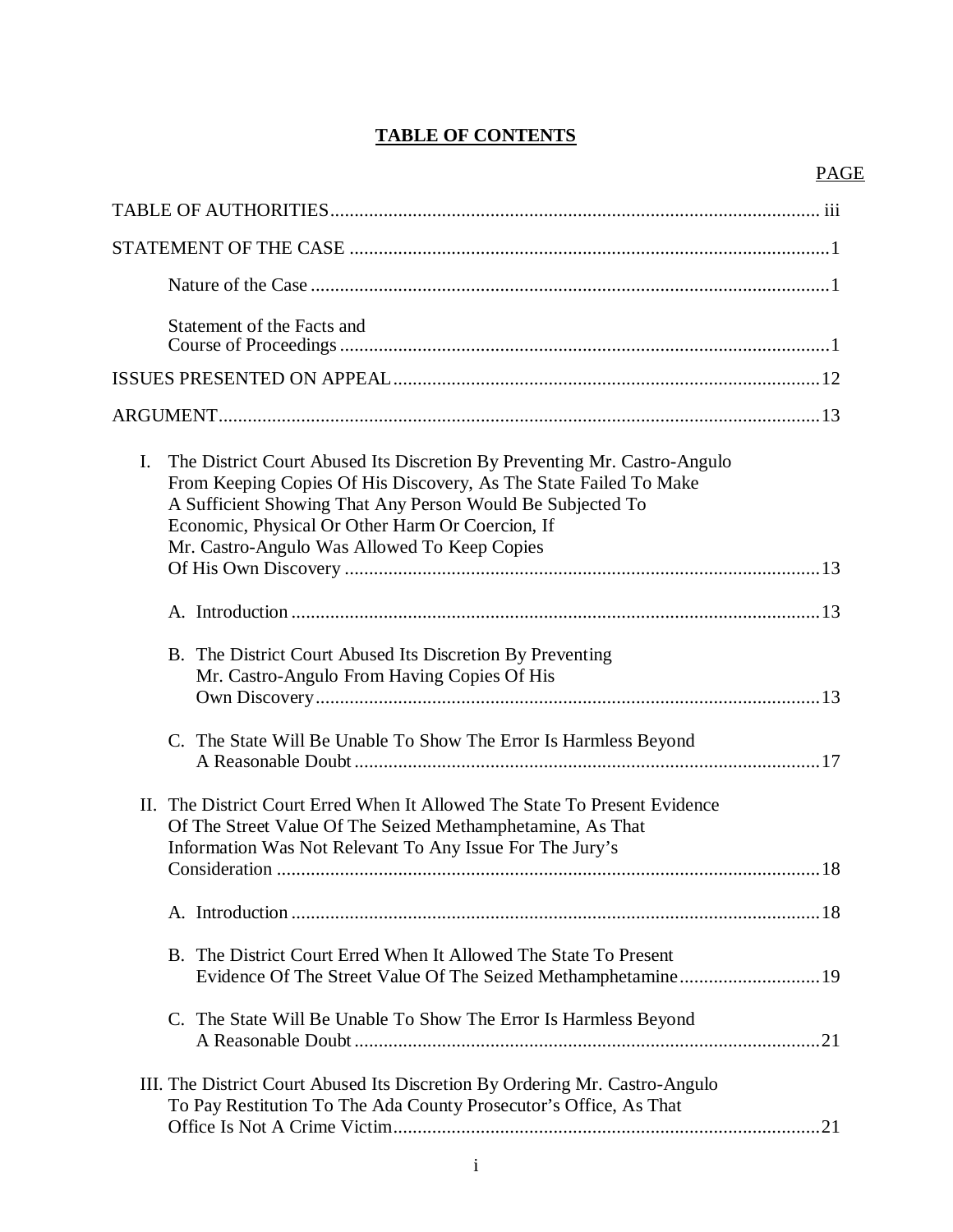| B. The District Court Abused Its Discretion By Ordering Mr. Castro-Angulo |  |
|---------------------------------------------------------------------------|--|
|                                                                           |  |
|                                                                           |  |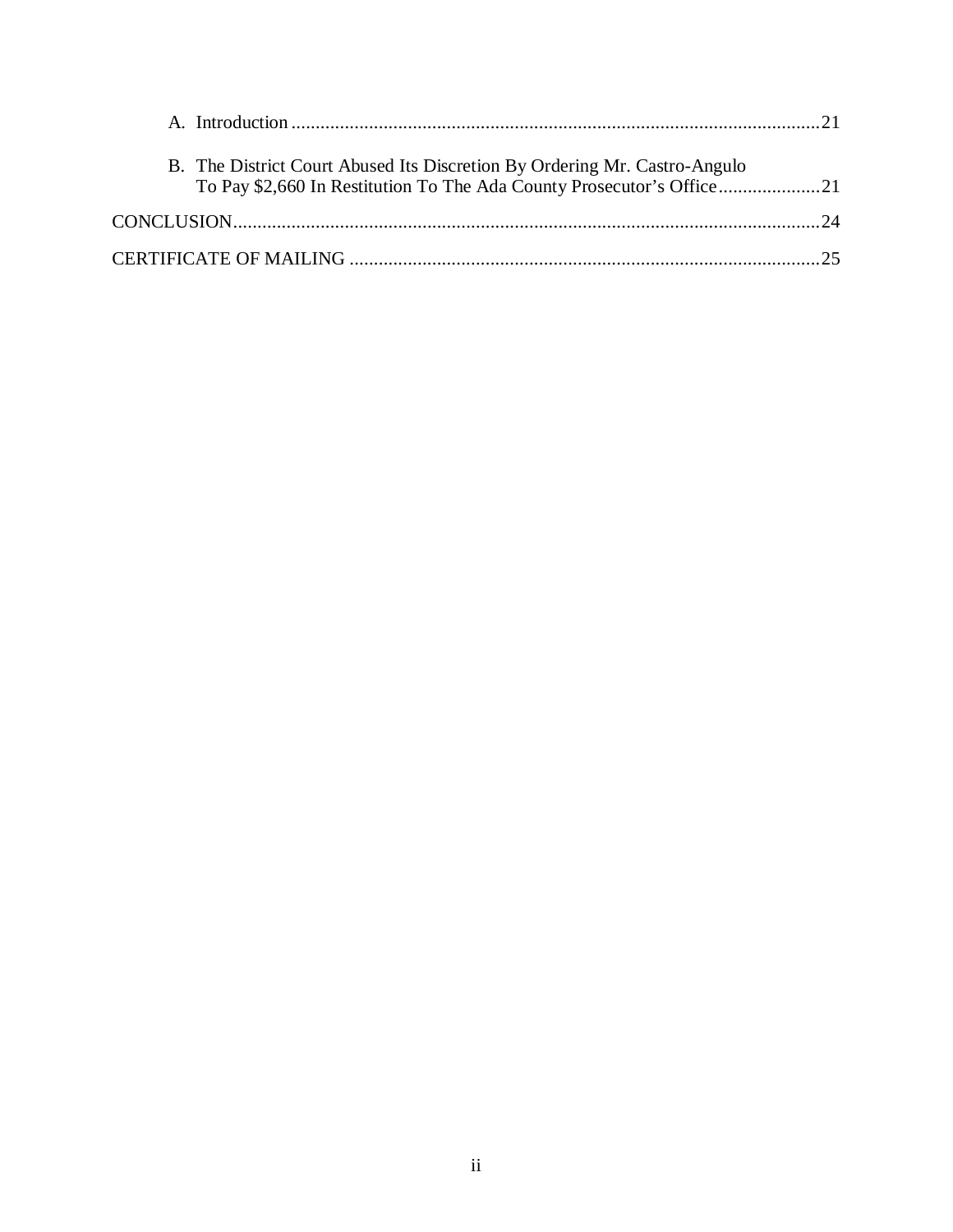# **TABLE OF AUTHORITIES**

# Cases

# **Statutes**

# Rules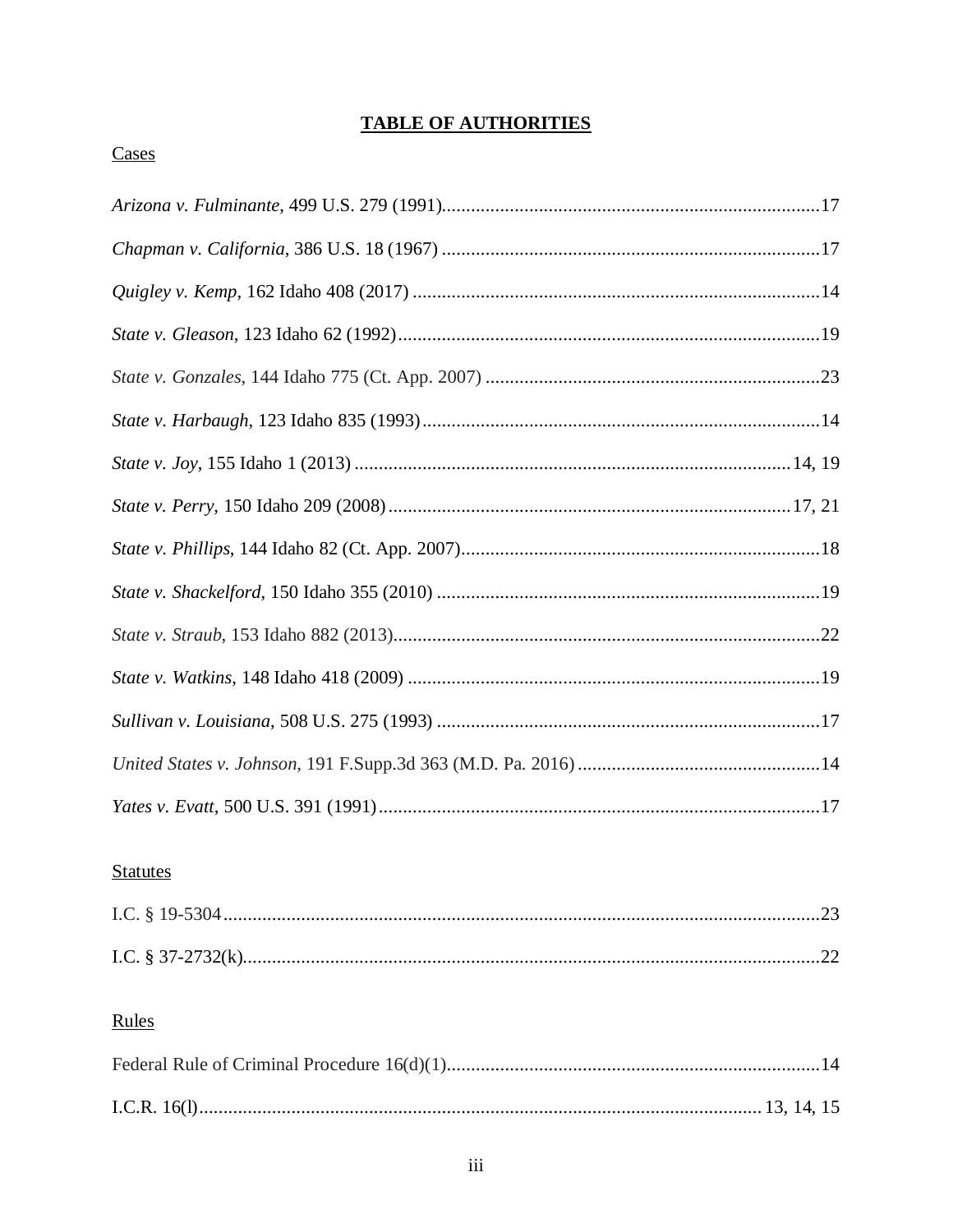# **Additional Authorities**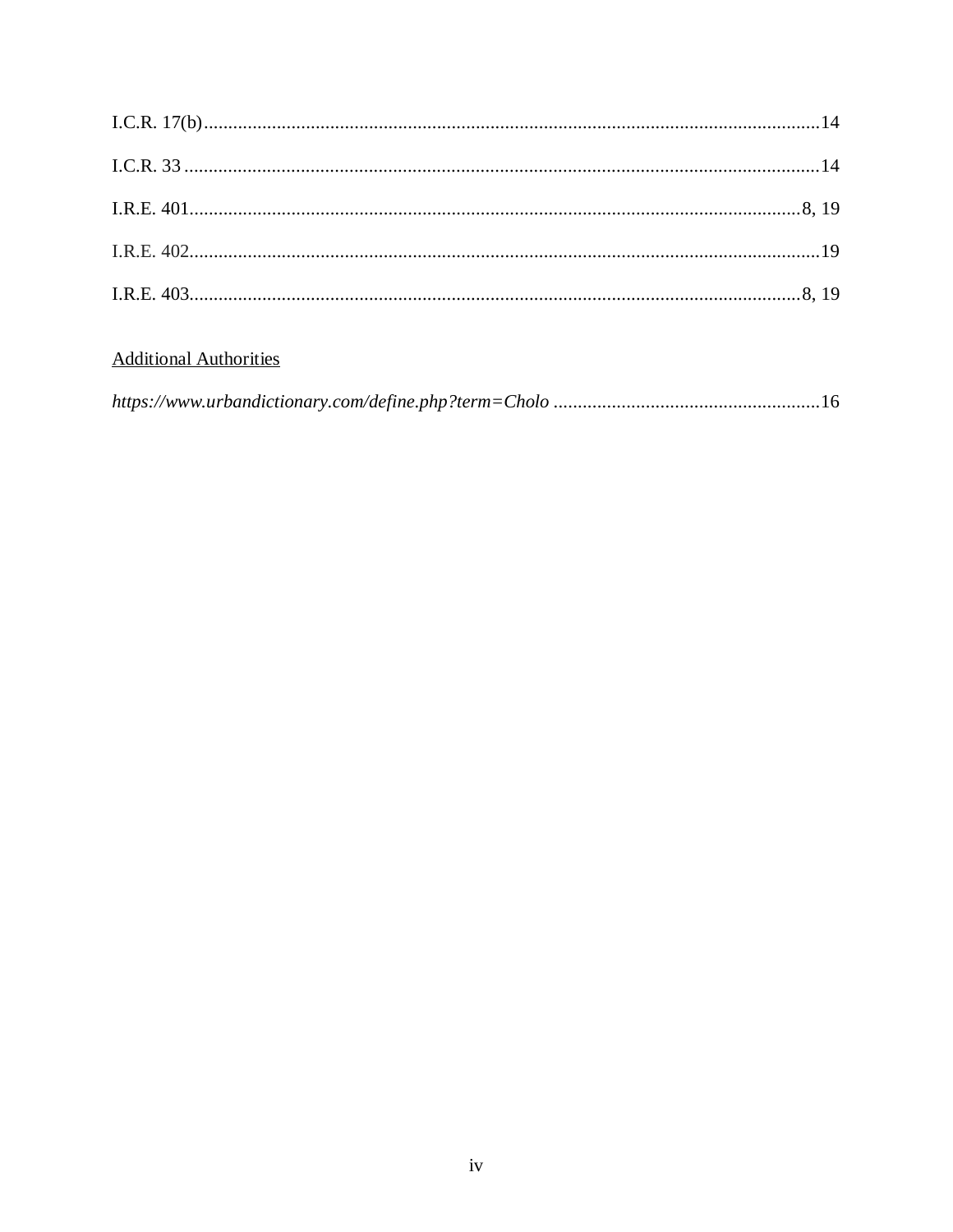#### STATEMENT OF THE CASE

#### Nature of the Case

A jury found Jesus Castro-Angulo guilty of two counts of trafficking in methamphetamine and he was sentenced to concurrent unified terms of 20 years, with 10 years fixed. Mr. Castro-Angulo asserts that the district court abused its discretion by precluding him from keeping a copy of his discovery, by allowing the State to present evidence of the street value of the drugs he allegedly possessed, and by ordering him to pay restitution to the Ada County Prosecutor's Office as a purported crime victim.

#### Statement of the Facts and Course of Proceedings

On April 15, 2016, officers from the Ada County Metro Narcotics Unit and the Drug Enforcement Administration stopped a vehicle driven by Jesus Castro-Angulo, and discovered over four pounds of methamphetamine.  $(PSI, pp.73-77.)^1$  $(PSI, pp.73-77.)^1$  Mr. Castro-Angulo, along with his passengers, Guadalupe Garcia-Carranza and Alejandro Garcia-Carranza, were arrested and charged by criminal complaint with trafficking in 400 grams or more of methamphetamine. (R., pp.10-16; PSI, pp.73-77.) A month later, the prosecutor empaneled a grand jury to consider Mr. Castro-Angulo and his co-defendants' cases. (*See generally*, Tr. GJ.)

<span id="page-6-0"></span>Detective Javier Bustos, a narcotics investigator with the Ada County Sheriff's Office who often works undercover, testified to the grand jury that a confidential informant gave Detective Bustos' undercover persona's contact information to a drug dealer named Luis Soria. (Tr. GJ, p.27, L.1 – p.36, L.4.) With Sheriff's Deputies and DEA agents monitoring and recording the transactions, Detective Bustos, working undercover, purchased a quarter pound of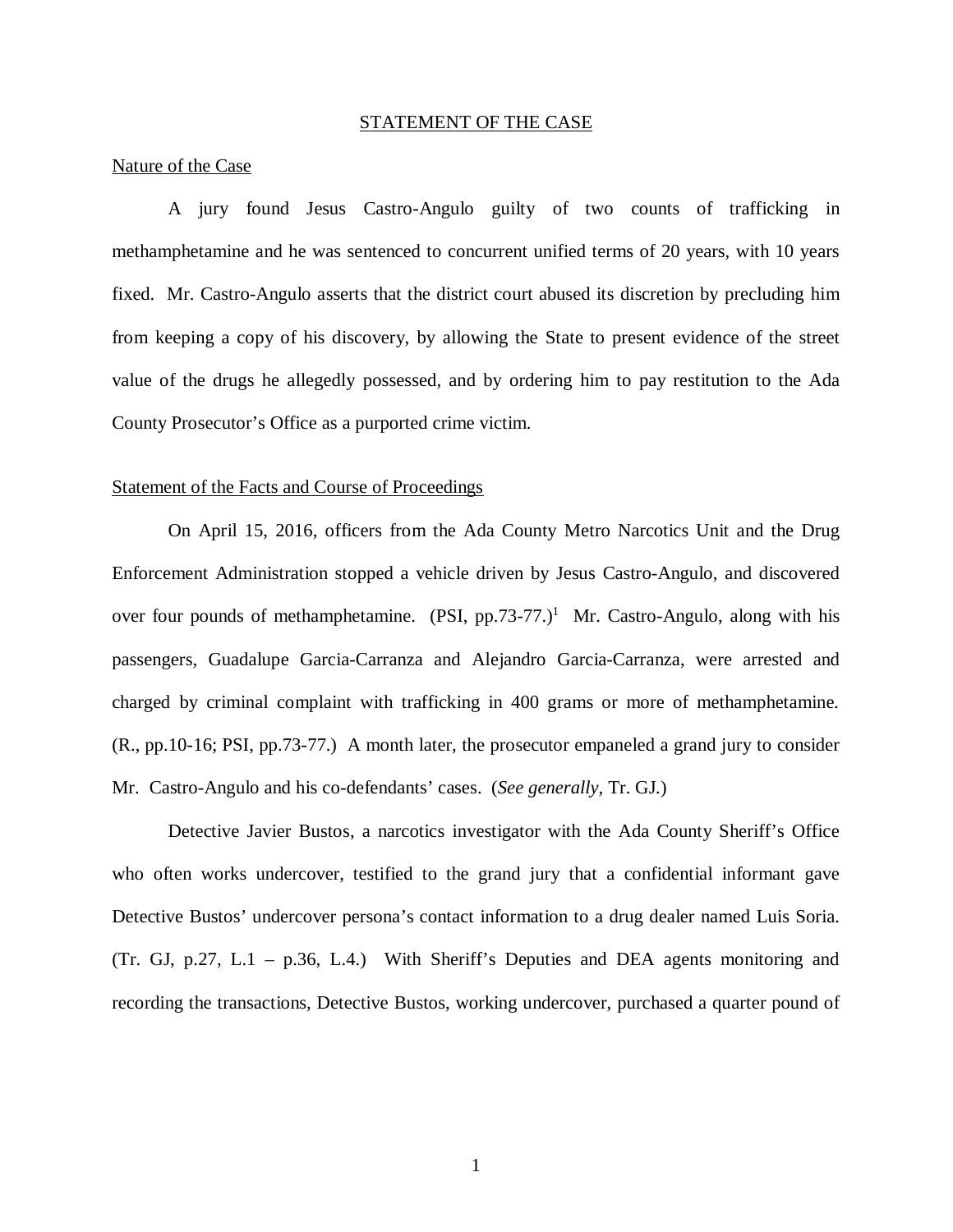methamphetamine on November 23, 2015, and one-half pound of methamphetamine on December 16, 2015, from Mr. Soria. (Tr. GJ, p.35, L.19 – p.67, L.13.) During the December transaction, Detective Bustos spoke by phone with an unidentified male whom Mr. Soria had indicated may be willing to sell him methamphetamine in the future. (Tr. GJ,  $p.63$ , L.25 –  $p.65$ , L.14.) The person was later identified as Jesus Castro-Angulo. (PSI, pp.73-77.)

Over the next month, Detective Bustos communicated with Mr. Castro-Angulo, and the two eventually agreed to meet in Twin Falls on January 13, 2016, to discuss future drug sales. (Tr. GJ, p.70, L.16 – p.72, L.14.) Detective Bustos and Mr. Castro-Angulo met in Detective Bustos' vehicle in a mall parking lot in Twin Falls where, during the monitored and recorded conversation, Mr. Castro-Angulo agreed to sell Detective Bustos a quarter pound of methamphetamine.<sup>[2](#page-7-0)</sup> (Tr. GJ, p.72, L.11 – p.77, L.1.) Mr. Castro-Angulo told Detective Bustos that it would take about 20 minutes for him to pick up the methamphetamine and he drove off.<sup>[3](#page-7-1)</sup> (Tr. GJ, p.76, L.22 – p.77, L.3.) Mr. Castro-Angulo returned and sold Detective Bustos a quarter pound of methamphetamine. (Tr. GJ, p.78, L.1 – p.86, L.9.) Over the next three months, Detective Bustos continued to occasionally communicate with Mr. Castro-Angulo, who

<sup>&</sup>lt;sup>1</sup> Citations to the Presentence Investigation Report and its attached documents will include the designation "PSI," and the page number associated with the electronic file containing those documents.

<span id="page-7-0"></span><sup>&</sup>lt;sup>2</sup> Though Detective Bustos did not testify to the grand jury about the price he agreed to pay, the prosecutor correctly told the grand jury that the price agreed to was \$2,300. (Tr. GJ, p.20, Ls.6- 21; *see also* Tr., p.318, Ls.16-25 (Detective Bustos testifying he paid \$2,300 for the quarter pound of methamphetamine).)

<span id="page-7-1"></span><sup>&</sup>lt;sup>3</sup> The car Mr. Castro-Angulo drove was registered to an individual name Luis Carlos Quezada; thus, Detective Bustos and the other investigators operated under the assumption that Mr. Castro-Angulo was actually Luis Quezada. (Tr. GJ, p.77, Ls.2-18; PSI, pp.47-82.) Though the State included "aka LUIS CARLOS QUEZADA" as part of Mr. Castro-Angulo's name in the Indictment, and thus that designation is also included in the official title of this appeal, Mr. Castro-Angulo confirmed his true name to officers upon his arrest and interrogation, and he never claimed to be Luis Quezada. (Tr. GJ, p.118, Ls.16-23; PSI, pp.75-77.)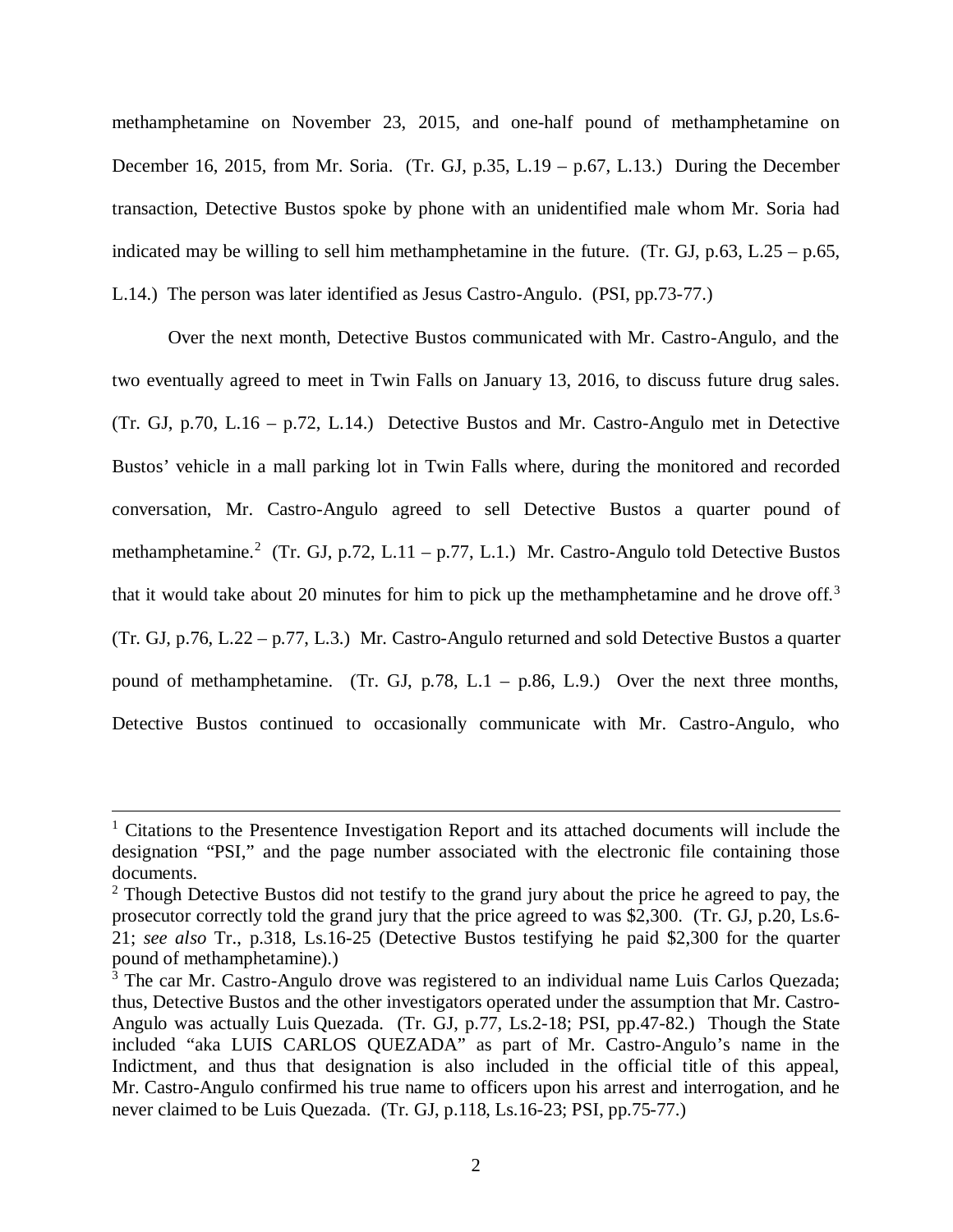eventually agreed to sell Detective Bustos an additional two pounds of methamphetamine and to provide him additional methamphetamine on credit, with the transaction set to occur on April 15, 2016, in Boise. (Tr. GJ, p.86, L.10 – p.90, L.5.) Detective Bustos needed to wrap up the investigation so he did not actually meet with Mr. Castro-Angulo; rather, he observed narcotics officers stop Mr. Castro-Angulo's vehicle, and arrest him and his two passengers. (Tr. GJ, p.88,  $L.9 - p.94$ ,  $L.10$ .)

Detective Kevin Louwsma of the Ada County Sheriff's Office was involved in the April 15, 2016 arrest, and he testified that Mr. Castro-Angulo was the driver, Guadalupe Garcia-Carranza was in the front passenger seat, and Alejandro Garcia-Carranza was in the rear seat of the vehicle. (Tr. GJ, p.95, L.11 – p.99, L.23.) The vehicle was transported to the Ada County Sheriff's Office and was searched, and officers discovered a total of two and a quarter pounds of methamphetamine. (Tr. GJ, p.99, L.24 – p.101, L.17; p.106, L.9 – p.114, L.25.)

Russell Magoffin, Special Agent with the DEA who is fluent in Spanish and was a part of the investigation and arrest team, interviewed the three suspects along with Special Agent Chris Davis. (Tr. GJ, p.115, L.15 – p.120, L.3.) Special Agent Magoffin wanted to conduct the interview in English but he quickly determined Mr. Castro-Angulo did not understand English well, so he conducted the interview in Spanish. (Tr. GJ, p.120, Ls.8-16.) After being informed of his *Miranda* rights and agreeing to speak, Mr. Castro-Angulo admitted that his intent was to sell to his associate the methamphetamine found in the vehicle, and that he had sold an additional quarter-pound of methamphetamine to the same man in Twin Falls on a prior occasion.<sup>[4](#page-8-0)</sup> (Tr. GJ, p.120, L.23 – p.122, L.19.) Corinna Owsley of the Idaho State Police Forensic Services testified

<span id="page-8-0"></span><sup>&</sup>lt;sup>4</sup> Mr. Castro-Angulo did not express any indication that he knew Detective Bustos was an undercover officer at the time of his interrogation. (Tr. GJ,  $p.120$ , L.23 –  $p.122$ , L.19.)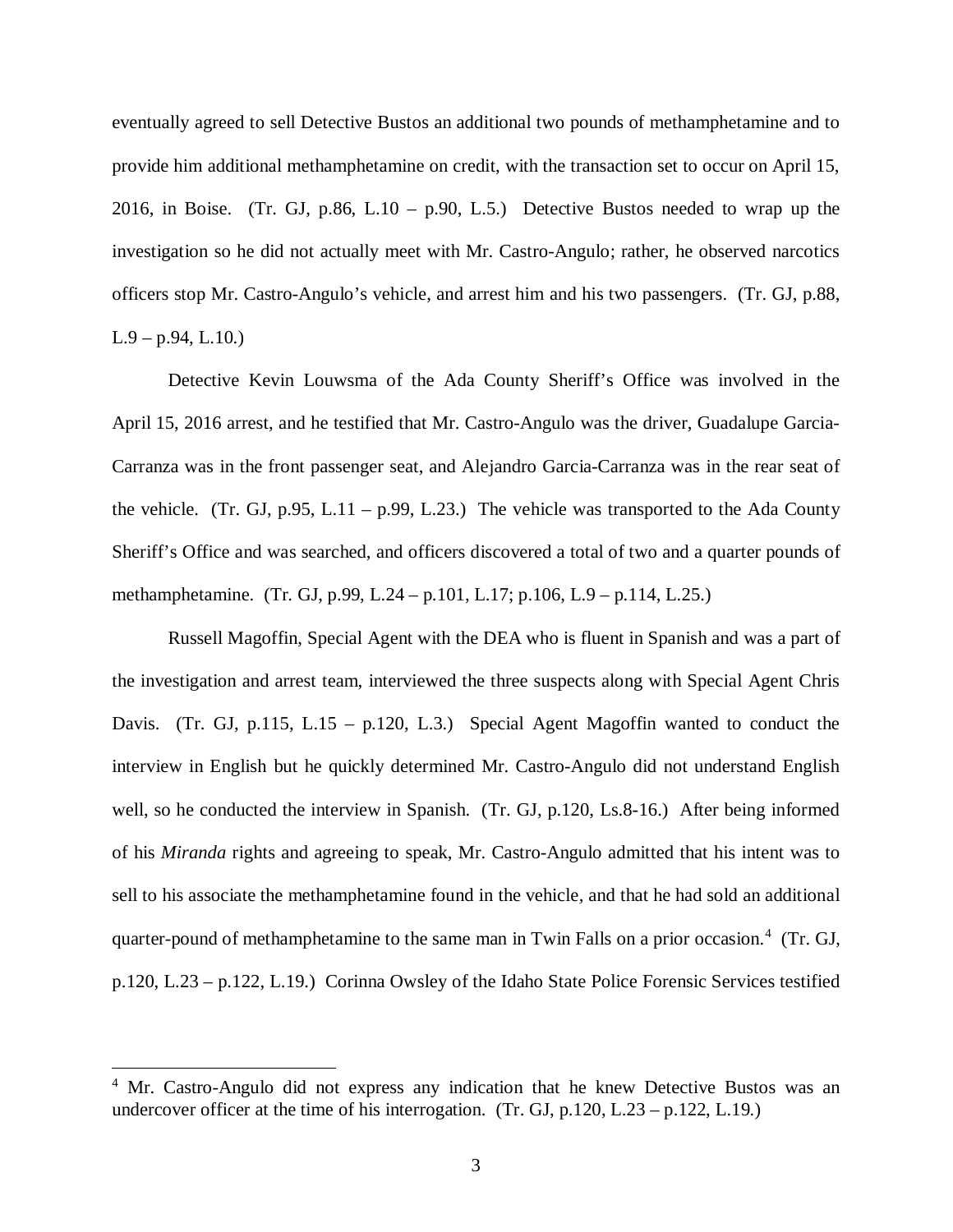that the packages purchased by Detective Bustos on January 13, 2016, and the packages seized by officers on April 15, 2016, contained methamphetamine. (Tr. GJ, p.128, L.1 – p.135, L.11; p.137, L.8 – p.143, L.1.)

The grand jury issued an Indictment charging Mr. Castro-Angulo with two counts of trafficking in methamphetamine: Count I alleged that he possessed 400 grams or more on April 15, 2016; and Count II alleged that he possessed and/or delivered 28 grams or more on January 13, 2016. (R., pp.24-26.) The Indictment included the names of the witnesses who testified before the grand jury. (R., p.26.) Counsel for Mr. Castro-Angulo filed a motion requesting a transcript of the grand jury proceeding. (R., p.31.) The district court granted the request and issued an order stating that "[t]he defendant, defense counsel, and the prosecutor shall be allowed to review the entire grand jury transcript." (R., pp.32-33.)

Counsel for Mr. Castro-Angulo filed a specific request for discovery, seeking the "Redacted Discovery." (R., p.45.) In response, the State filed a Motion for Protection Order requesting that it be allowed to withhold information about the confidential informant,<sup>[5](#page-9-0)</sup> and seeking an order prohibiting Mr. Castro-Angulo's counsel from providing a copy of the discovery to Mr. Castro-Angulo. (R., pp.48-52.) The State's claimed basis for not allowing Mr. Castro-Angulo a copy of his discovery was that "release and any duplication or dissemination potentially puts individual(s) at risk of *economic, physical or other harm or coercion.*" (R., p.49 (emphasis original).) The prosecutor noted that "an undercover officer" was involved in the investigation, and that the case involves a large amount of methamphetamine. (R., p.50.) The prosecutor stated that Mr. Castro-Angulo said at one point

<span id="page-9-0"></span><sup>&</sup>lt;sup>5</sup> Mr. Castro-Angulo did not object to the State's request to withhold information about the confidential informant. (Tr., p.12, Ls.9-17.)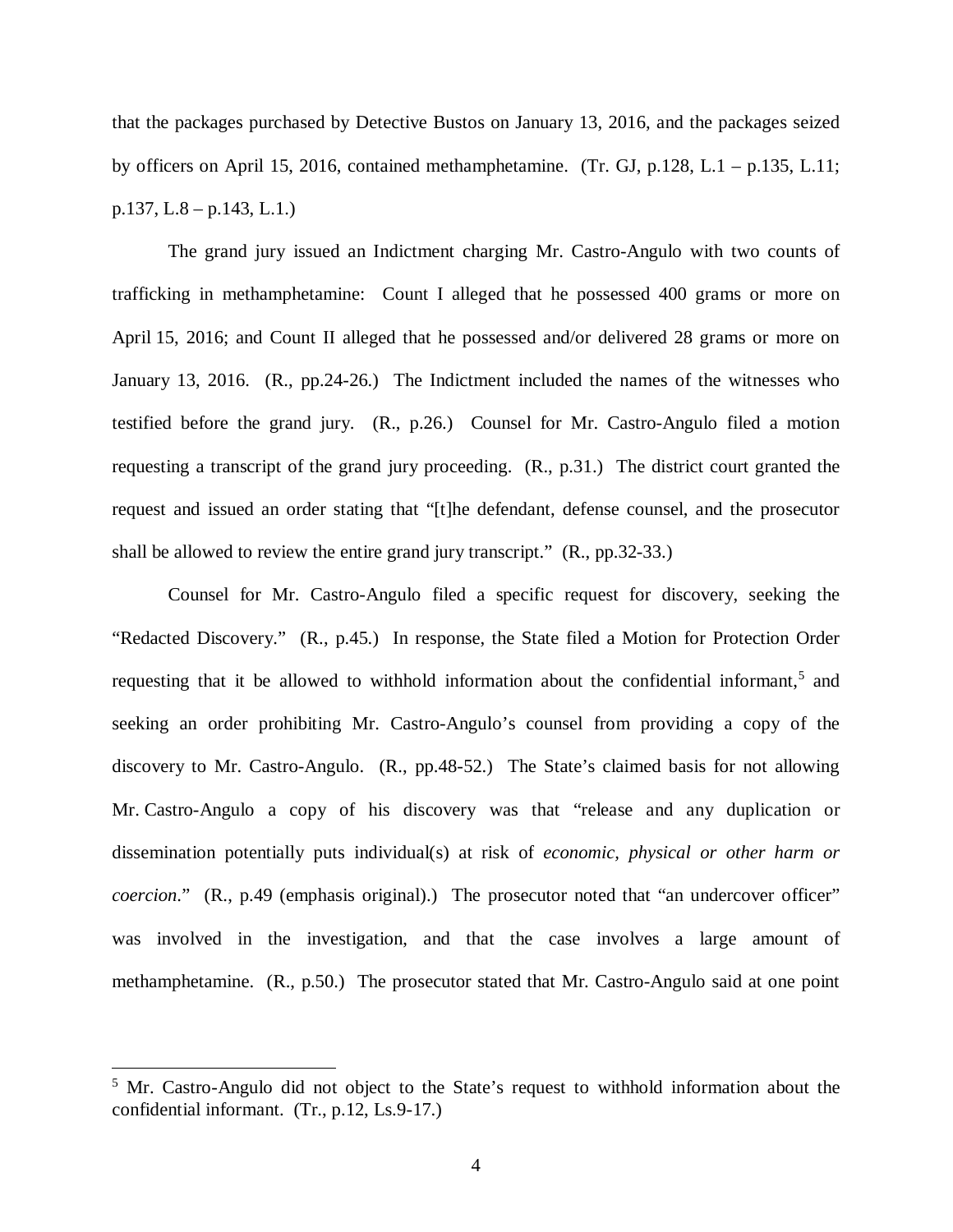that he was from Sinaloa, Mexico, and that he had admitted that he "sold drugs in the past and received a quarter pound of methamphetamine from an individual he described as a Cholo Mexican Gang Member."[6](#page-10-0) *Id.* The State continued:

Based upon the significant quantity of methamphetamine that Defendant allegedly had access too, distributed and lost upon the seizure by law enforcement combined with the Defendant's statements connecting him to both Sinaloa, Mexico as well as a Mexican gang, the state has significant concerns that unrestricted release, duplication or dissemination of the materials provided in the State's Response to Discovery potentially puts individual(s) involved in the investigation at risk of economic, physical or other harm or coercion. The violence, intimidation and retaliation at the hands of Mexican Drug Cartels and Gangs is very well documented and publicized and the State urges this Court out of an abundance of caution to enter the protection order requested in this case.

(R., pp.50-51.) The State did not provide any specifics as to how Mr. Castro-Angulo having a

copy of his discovery could put individual(s) at risk of harm or coercion, nor did the State

identify who those individual(s) might be. *Id.* The State did however,

note and request this Court consider that during the investigation and the court proceedings in this case, Defendant has indicated that he only speaks Spanish. However, the reports and materials, with the exception of communication between the Defendants and the undercover, are all in English. Therefore, if the Defendant is unable to speak and read English, as asserted, he would be unable to review any of the discovery materials without assistance in any event.

(R., p.51.)

During a hearing on its motion, the State expressed that it had provided Mr. Castro-

Angulo's counsel with all of the discovery and it had no objection to Mr. Castro-Angulo

<span id="page-10-0"></span><sup>&</sup>lt;sup>6</sup> The prosecutor's claim that Mr. Castro-Angulo received one-quarter pound from a "Cholo Mexican Gang Member," apparently stems from a report authored by Special Agent Davis. (R., pp.78-82.) Special Agent Davis, who does not speak Spanish, interviewed Mr. Castro-Angulo with the assistance of Special Agent Magoffin. (Tr., p.635, L.15 – p.636, L.6; p.647, L.19 – p.651, L.6; p.667, L.14 – p.670, L.24 – p.673, L.18.) Although it was certainly reasonable for the prosecutor to rely on Agent Davis' report, Agent Magoffin testified that Mr. Castro-Angulo told him that he got the quarter pound of methamphetamine he sold to Detective Bustos "from a guy he referred to as Cholo," not from a "Cholo Mexican Gang Member" as alleged in the State's motion for a protection order. (Tr., p.679, L.1 – p.681, L.16.)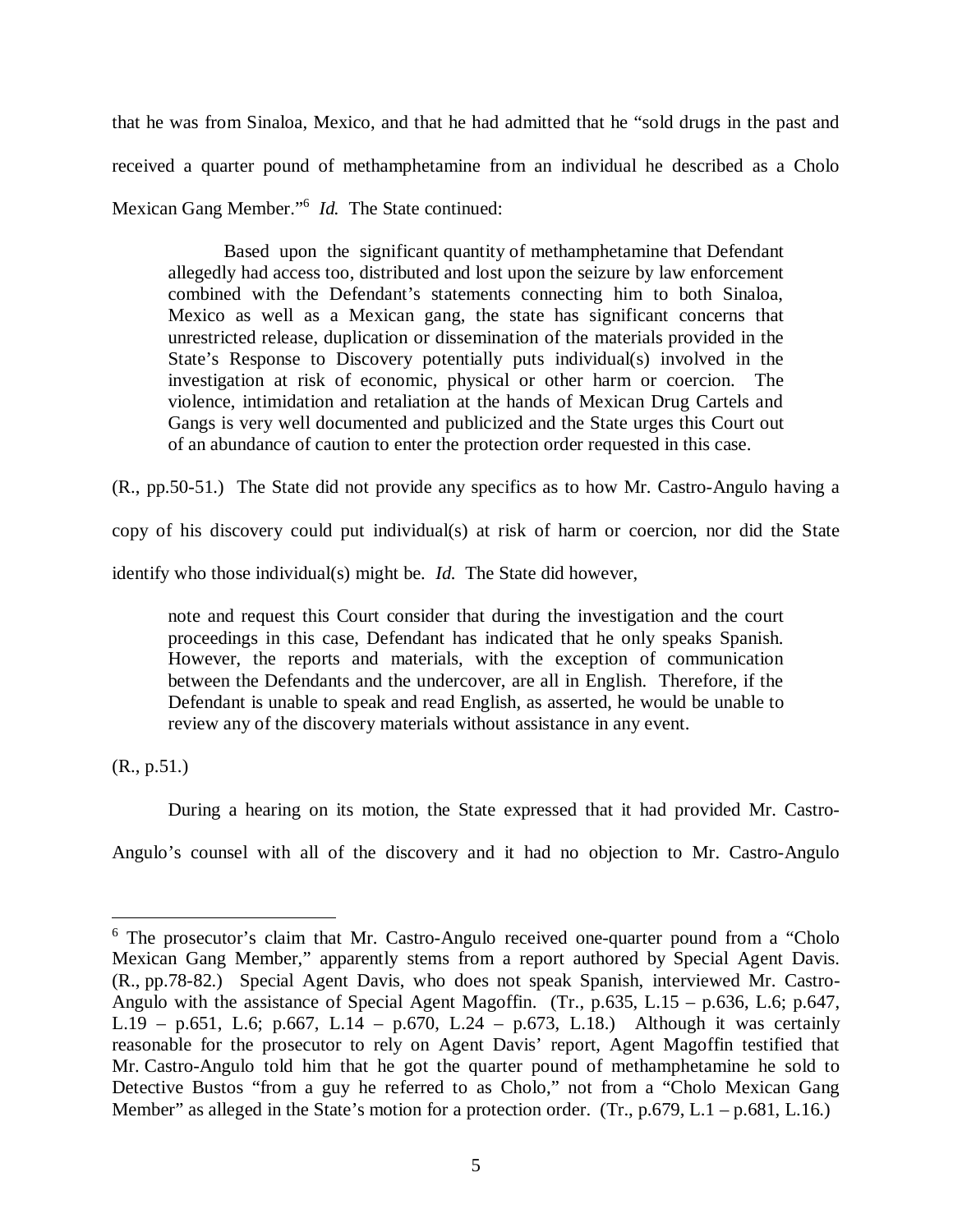reviewing the discovery. (Tr., p.6, L.19 – p.8, L.4.) However, the State argued that Mr. Castro-Angulo should not have a copy of his own discovery because two or three years earlier, in a different drug trafficking case involving multiple defendants including a person "who was living in California but came from Mexico," prosecutors became aware that copies of discovery were being mailed out of the jail, and potential witnesses were being threatened, so the district court in that case entered a protection order similar to the one the State was asking for in Mr. Castro-Angulo's case. (Tr., p.8, L.5 – p.11, L.5.) The prosecutor stated a protection order should be issued in order to protect "any individual involved in the investigation or any one believed to be involved in the investigation, including our undercover officer Detective Javier Bustos, and his safety is certainly a concern." (Tr., p.11, Ls.6-18.) The prosecutor asserted that "retaliation is a potential" because the seizure of two pounds was a financial hit to the distributor. (Tr., p.11, Ls.19-23.)

Counsel for Mr. Castro-Angulo argued that the actions of others in the past should not interfere with his client's ability to have a copy of his own discovery, that Detective Bustos' identity was already known as he was "the case agent for anybody to come and see," that there had been no indication that Mr. Castro-Angulo has made any threats or acted inappropriately at all, and that the jail has the ability to review his mail.  $(Tr, p.12, L.17 - p.14, L.4)$  The district court inquired of whether Mr. Castro-Angulo could read English and if the police reports would need to be interpreted for him, and counsel responded that they would in fact be interpreted for him. (Tr., p.14, Ls.5-22.) The district court then stated that "it seems to me that there is less need for a copy when it is in a language that the person is not familiar with" and that it would be "labor intensive" and "arduous" for defense counsel to have the reports interpreted. (Tr., p.15,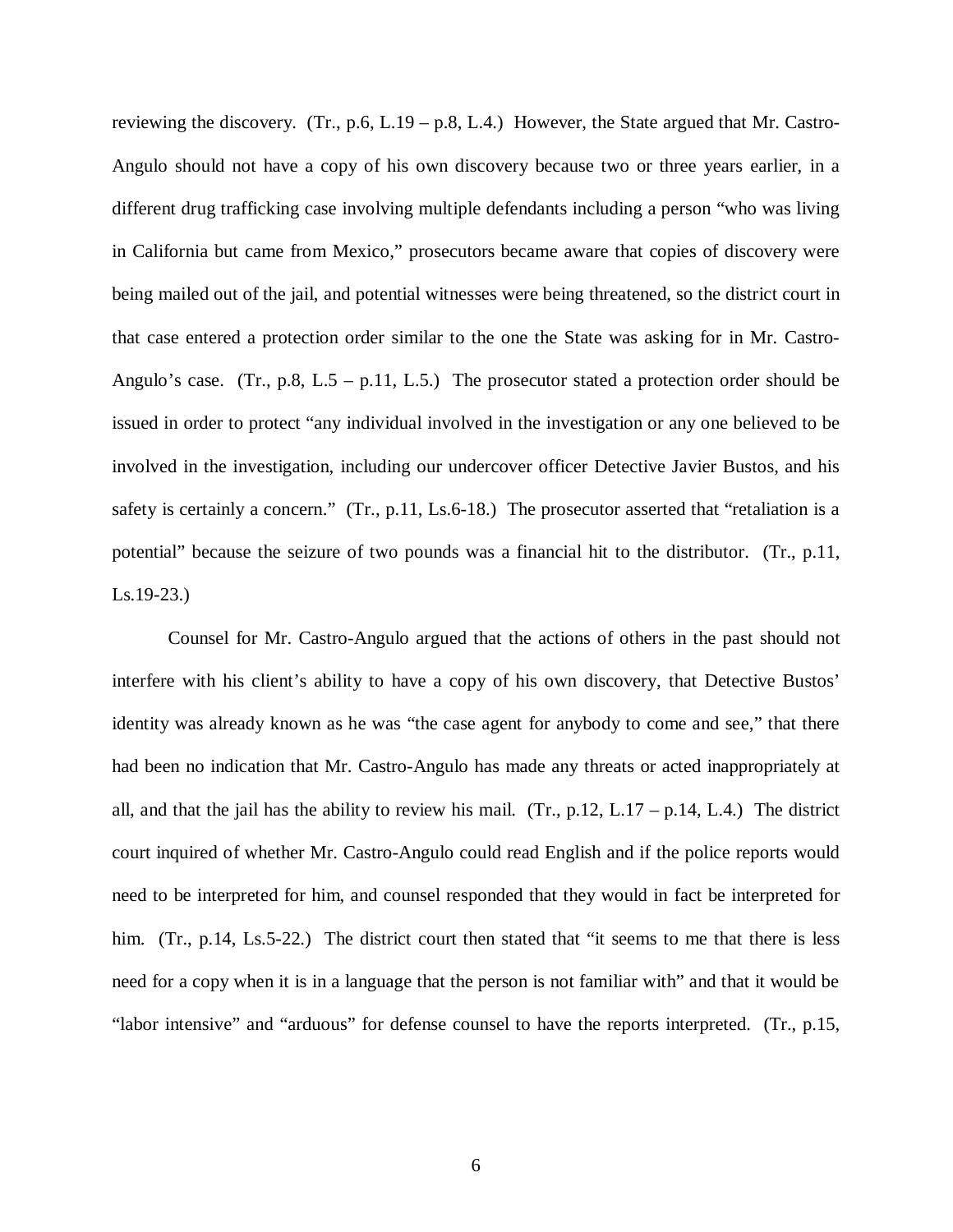Ls.2-24.) When defense counsel responded that the language barrier is not a basis for entering

discovery protection order, the district court responded,

Well, I'm not saying it is. I am saying the need for giving present English discovery is less when the true need is to be sure that there is plenty of time with the interpreter and with you with the ability to translate it fully. Because I speak several languages but I know if I were in another country, I would for sure want an interpreter helping me make absolutely sure that I really get everything that's being said.

And so I think with the interpreter, that's absolutely critical. I don't know that there is extra benefit for the defense in preparing a defense to get written discovery in English that's greater than the benefit that is already provided you and the interpreter going over all of the discovery. Because that seems to me to be the greatest need and the greatest need is satisfied.

(Tr. p.16, Ls.4-22.) The district court granted the State's motion, holding,

Well, since he can review it fully and he can review it fully in the most effective way possible, which is with the help of an interpreter, I think that we are already doing what I think is the best and most reasonable approach.

So I think in this particular case, this is a reasonable approach to take to balance the concerns of the State with absolute need the defendant to be able to review it fully and meaningfully. And reviewing it fully and meaningfully means it is going to have to be done with the assistance of the interpreter.

I don't see in this particular case providing written -- the copies of written discovery which is in English would be even useful. So I will grant your motion for protective order.

(Tr., p.17, Ls.6-23; R., pp.60-61.)

During the first trial, over Mr. Castro-Angulo's relevance objection, Detective Bustos was allowed to testify about what he believed would be the street value of the methamphetamine seized on April 15, 2016, if he had actually been a drug dealer intending to resell the methamphetamine he, in his undercover capacity, agreed to buy. (Ex. Tr., p.212, L.9 – p.216,

L.25.) That trial ended in a mistrial.<sup>[7](#page-12-0)</sup>

<span id="page-12-0"></span> $<sup>7</sup>$  The first trial ended in a mistrial after Special Agent Magoffin testified about a statement made</sup> by Alejandro Garcia-Carranza that implicated Guadalupe Garcia-Carranza. (Ex. Tr, p.514, L.3 – p.522, L.14.)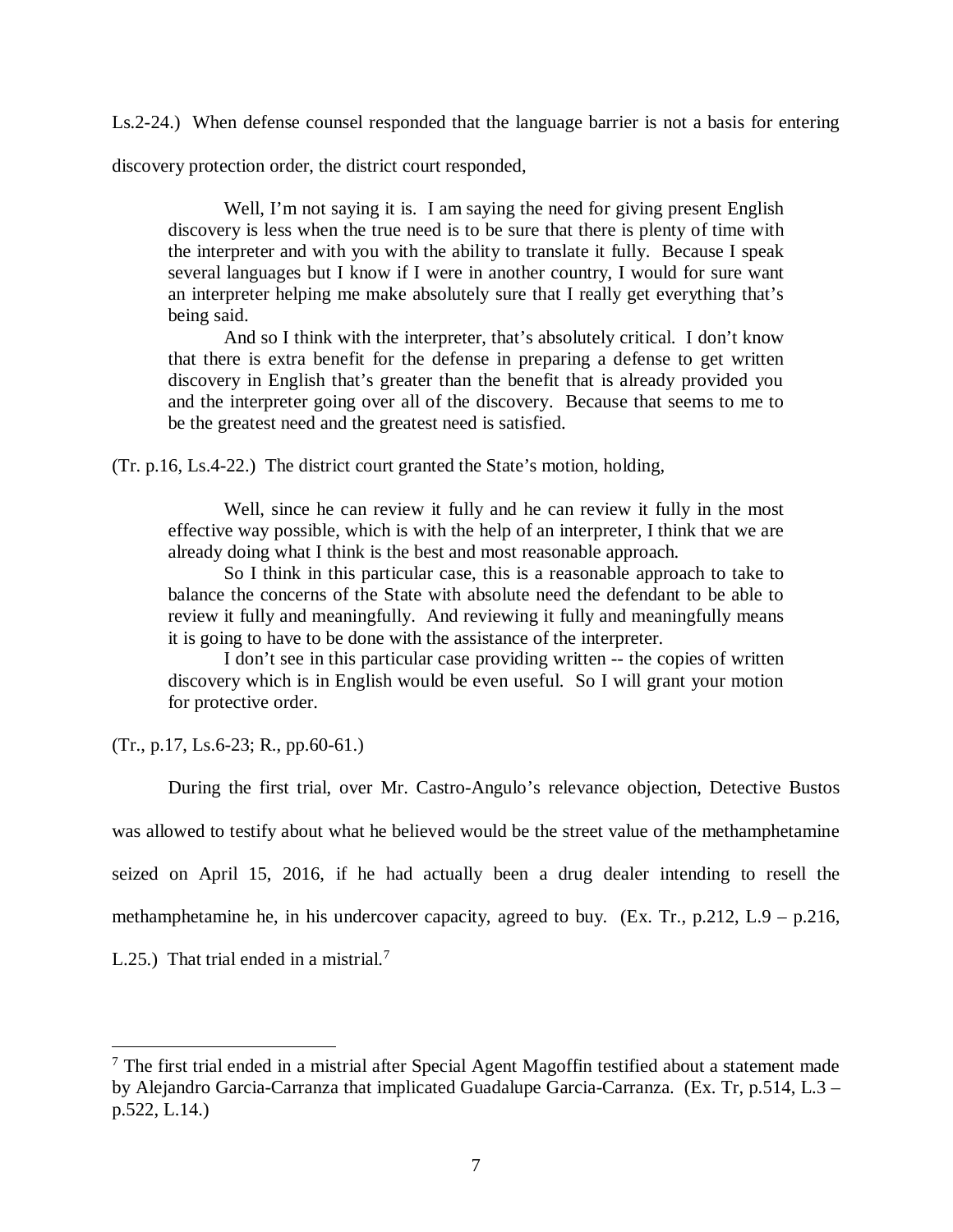Prior to the second trial, counsel for Guadalupe Garcia-Carranza filed a motion in limine arguing that Detective Bustos should not be allowed to testify about the possible street value of the methamphetamine seized on April 16, 2016, because such evidence is not relevant pursuant to I.R.E. 401 and, even if relevant, such evidence should be excluded as overly prejudicial pursuant to I.R.E. 403. (Augmentation.) $8$  The State argued the information relevant to the theoretical street value of the methamphetamine was relevant to whether the defendants had "knowing possession" of the methamphetamine because it is "economics" and that the evidence was not overly prejudicial. (Tr., p.29, L.3 – p.36, L.2.) Counsel for Guadalupe Castro-Carranza argued that the street value of the methamphetamine was not relevant because it was never actually going to be sold on the street, and that such evidence would be overly prejudicial as it would suggest the jury should convict the defendants based upon the impact this amount of methamphetamine would have on the community. (Tr., p.36, L.4 – p.37, L.11.) The court denied the motion in limine, finding that it was "very relevant when there is a valuable object and multiple people are involved in its transportation and deliver to consider the inference that a person would not let people accompany them delivering valuable objects, unless they were also participants in the same project." (Tr., p.37, L.12 – p.38, L.14.) Counsel for Mr. Castro-Angulo noted, and the district court recognized, that Mr. Castro-Angulo joined in the motion. (Tr., p.38,  $L.18 - p.39, L.2.$ 

During the second trial, Detective Bustos testified consistently with his grand jury testimony; notably, that Mr. Castro-Angulo sold him a quarter pound of methamphetamine on January 13, 2016, Mr. Castro-Angulo agreed to sell him two pounds and front him an additional

<span id="page-13-0"></span><sup>&</sup>lt;sup>8</sup> Mr. Castro-Angulo has filed a motion to augment the appellate record with this motion in limine. The motion to augment is currently pending.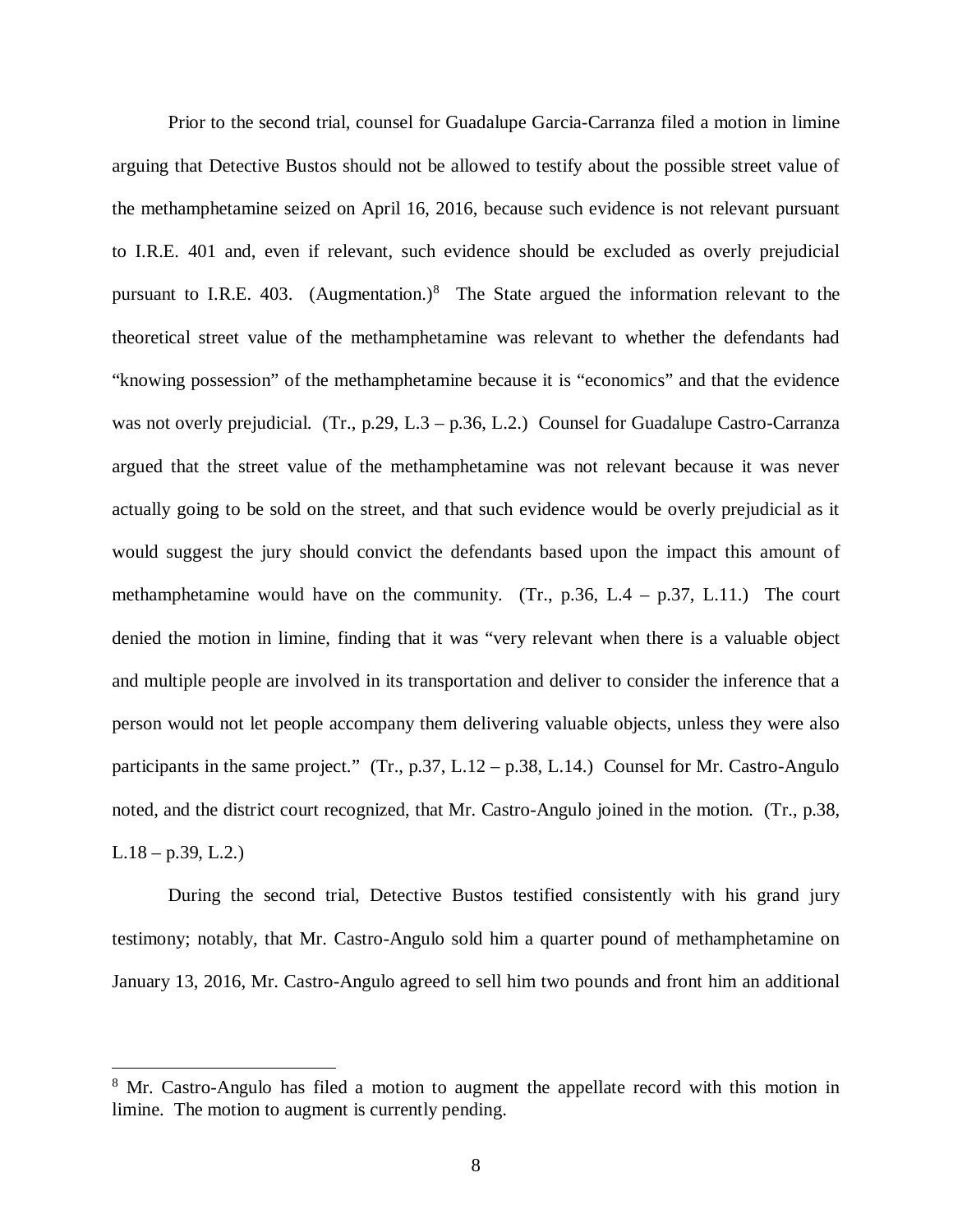amount of methamphetamine, and that Mr. Castro-Angulo was one of the three people arrested by the task force on April 15, 2016. (*See generally*, Tr. p.218, L.14 – p.373, L.21; p.407, L.4 – p.518, L.25.) Regarding the street value of the two and a quarter pounds of methamphetamine seized on April 15, 2016, Detective Bustos testified about a range of prices that he could have charged for the methamphetamine if he were an actual drug dealer, depending upon the amount of methamphetamine involved in each transaction, but he would need a calculator to figure out exactly how much he could make. (Tr., p.449, L.12 – p.453, L.12.) Special Agent Magoffin also testified consistently with his grand jury testimony and he informed the jury that Mr. Castro-Angulo admitted that he intended to sell the methamphetamine found on April 15, 2016, to his friend, and that he sold methamphetamine to the same friend previously in Twin Falls. (*See generally*, Tr., p.667, L.14 – p.724, L.23.) Corinna Owlsey again testified that the substances she tested related to this case contained methamphetamine. (*See generally*, Tr., p.374, L.22 – p.406, L.[9](#page-14-0).)<sup>9</sup>

The jury found Mr. Castro-Angulo guilty of both charges.<sup>[10](#page-14-1)</sup> (R., pp.123-124.)

Prior to sentencing, the prosecutor submitted an "Unsigned Order for Restitution and Judgment with attached Statement of Costs, which was signed by the prosecuting attorney on February 7, 2017." (*See* Order Granting Motion to Augment and Denying Motion to Suspend the Briefing Schedule, entered March 30, 2018.) As part of its proposed order, the State named

<span id="page-14-0"></span><sup>&</sup>lt;sup>9</sup> Additionally, the State presented the testimony of Diana Arbiser, who translated and transcribed the recorded conversations from Spanish to English (Tr., p.154, L.20 – p.200, L.10), and DEA Agent Dustin Bloxham (Tr., p.201, L.1 – p.213, L.5), Ada County Sheriff's Detective Chris Bones (Tr., p.519, L.15 – p.539, L.11), Ada County Sheriff's Detective Kevin Louwsma (Tr., p.539, L.18 – p.618, L.13) Ada County Sheriff's Forensic Lab Manager Natasha Wheatley (Tr., p.618, L.22 – p.635, L.6), and DEA Special Agent Chris Davis (Tr., p.635, L.15 – p.666, L.24), about their roles in the investigation.

<span id="page-14-1"></span><sup>&</sup>lt;sup>10</sup> The jury also found the Garcia-Carranza brothers guilty. (Tr., p.823, L.8 – p.824, L.13.)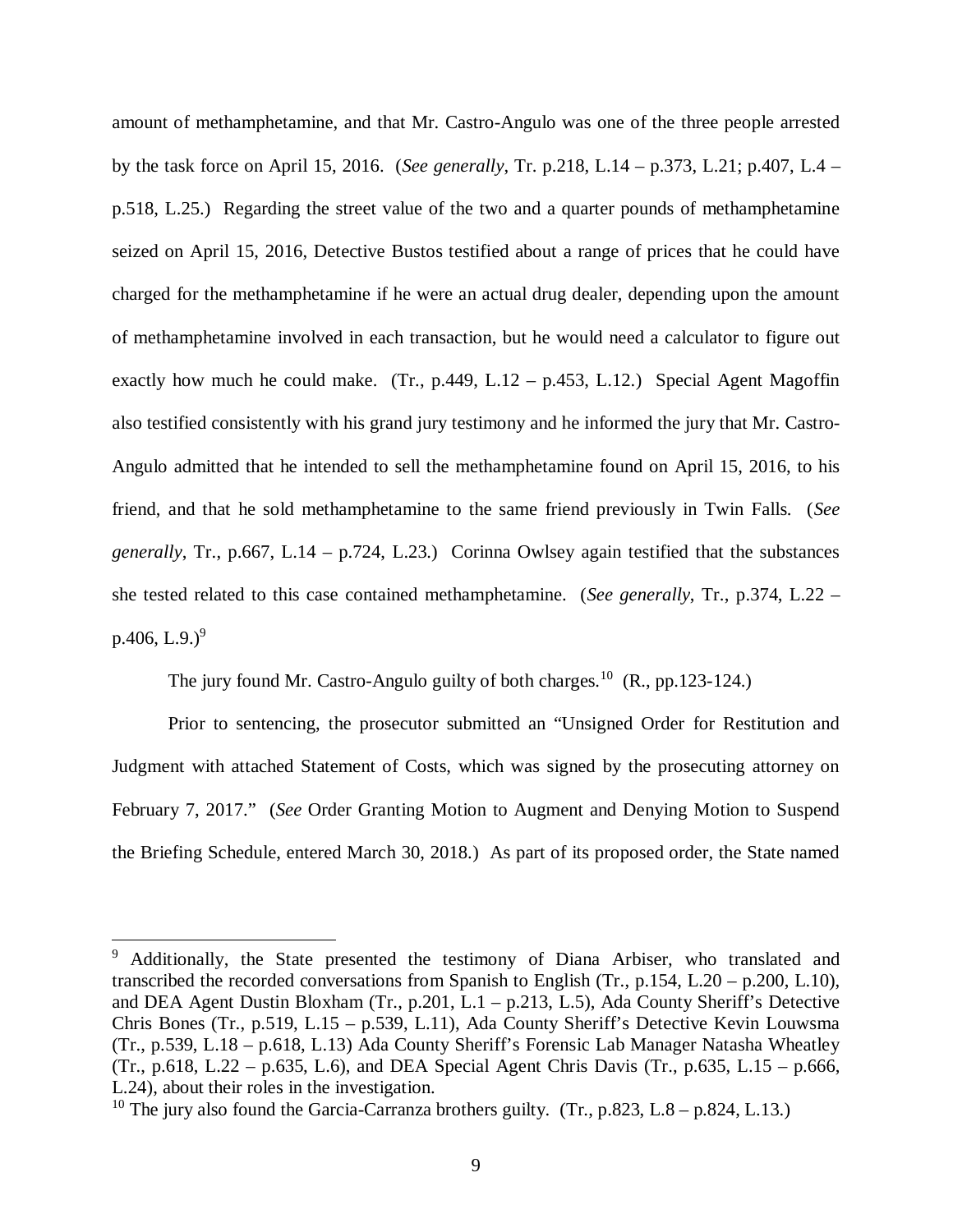the Ada County Prosecutor's Office as a "Crime Victim," and sought restitution in separate amounts of \$2,440, and \$2,660, but provided justification for neither the amount requested nor how the Ada County Prosecutor's office could be considered a crime victim. *Id.* The State also sought \$7,076.31 in restitution for law enforcement agencies. *Id.*

During Mr. Castro-Angulo's sentencing hearing, the prosecutor stated, "In light of your prior ruling, I would just note not only were the actual out of pocket costs, the transcript costs, but this defendant was paid \$2300 in cash." (Tr., p.828, Ls.19-24.) Defense counsel objected to the State's restitution request, stating,

The transcripts, there is two different amounts that Ms. Reilly has requested for the transcripts. One is a document for \$2,440. That's the transcripts of the undercover wires phone calls and text messages if the Court was inclined to grant restitution. For transcripts, that's seems probably reasonable on that.

There is also another document for over \$1,000 where the interpreter who provided the transcription is asking for witness fees and the transcriptions of the video recordings of the defendants. I don't think that there was any issues with the law enforcement testimony about what they believe was done.

Those transcriptions weren't played to the jury as part of the trial. And so if the Court is seeking to order that, I would ask the Court to only order the \$2440 but not the additional approximately \$1100 for the testimony and the actual police interviews once the three gentlemen have been taken into custody.

The restitution, the rest of the remaining amount, I think it has some problematic issues punishing the defendants for going to trial.

(Tr., p.834, L.5 – p.835, L.23.) The district court stated that it would order restitution "for the various transcriptions that were referred to. But certainly not for any costs related to the trial itself." (R., p.842, Ls.9-12.) For reasons not clear from the record, the district court entered an Order for Restitution and Judgment, requiring Mr. Castro-Angulo to pay the Ada County Prosecutor's Office as a "Crime Victim" \$5,100 (\$2,440 joint and several with Alejandro and Guadalupe Garcia-Carranza, and \$2,660 joint and several with the Garcia-Carranza brothers and Luis Soria), seven months after his sentencing hearing. (R., pp.125, 141-143.) The district court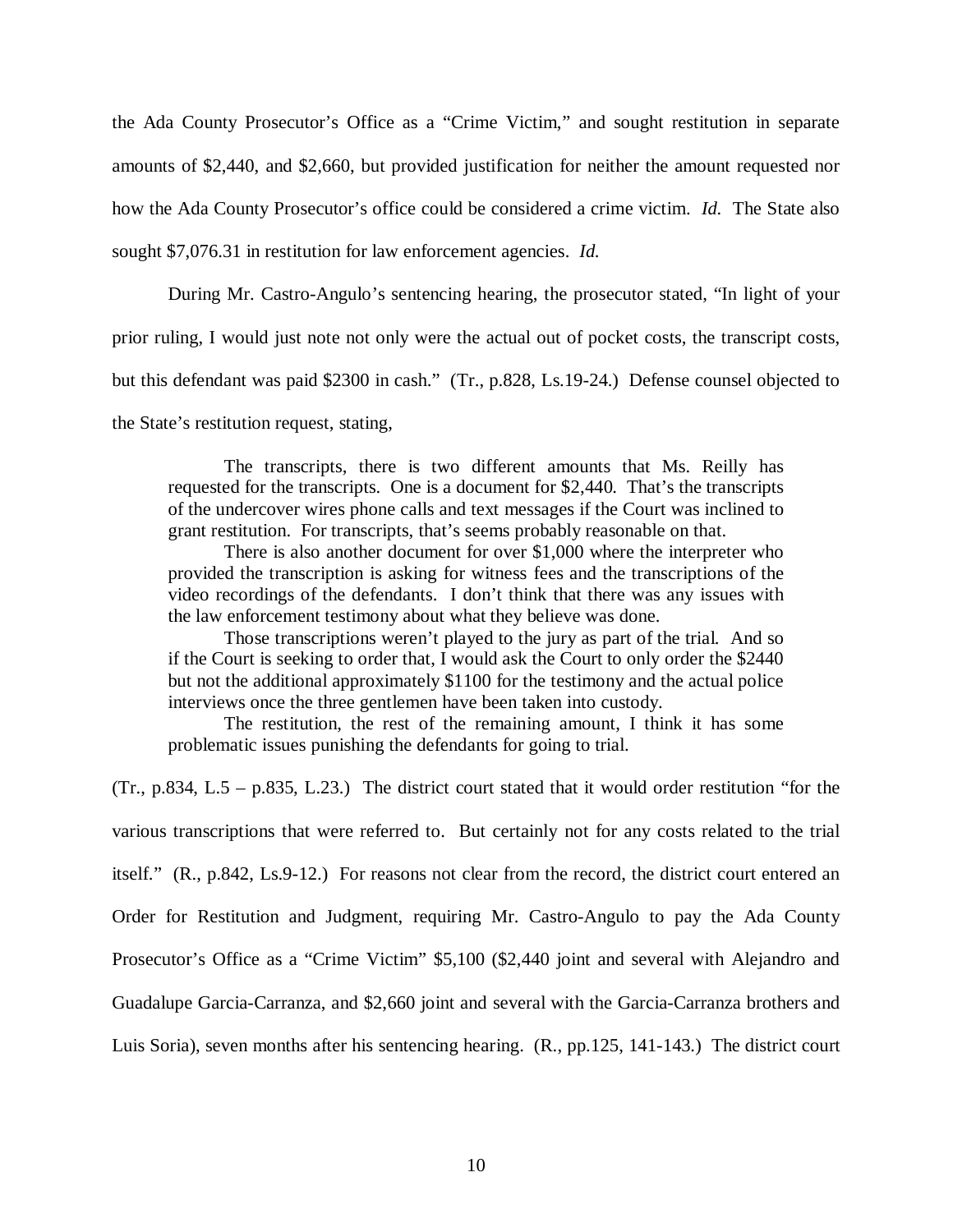sentenced Mr. Castro-Angulo to concurrent terms of 20 years, with 10 years fixed, and he filed a timely Notice of Appeal. (R., pp.126-133.)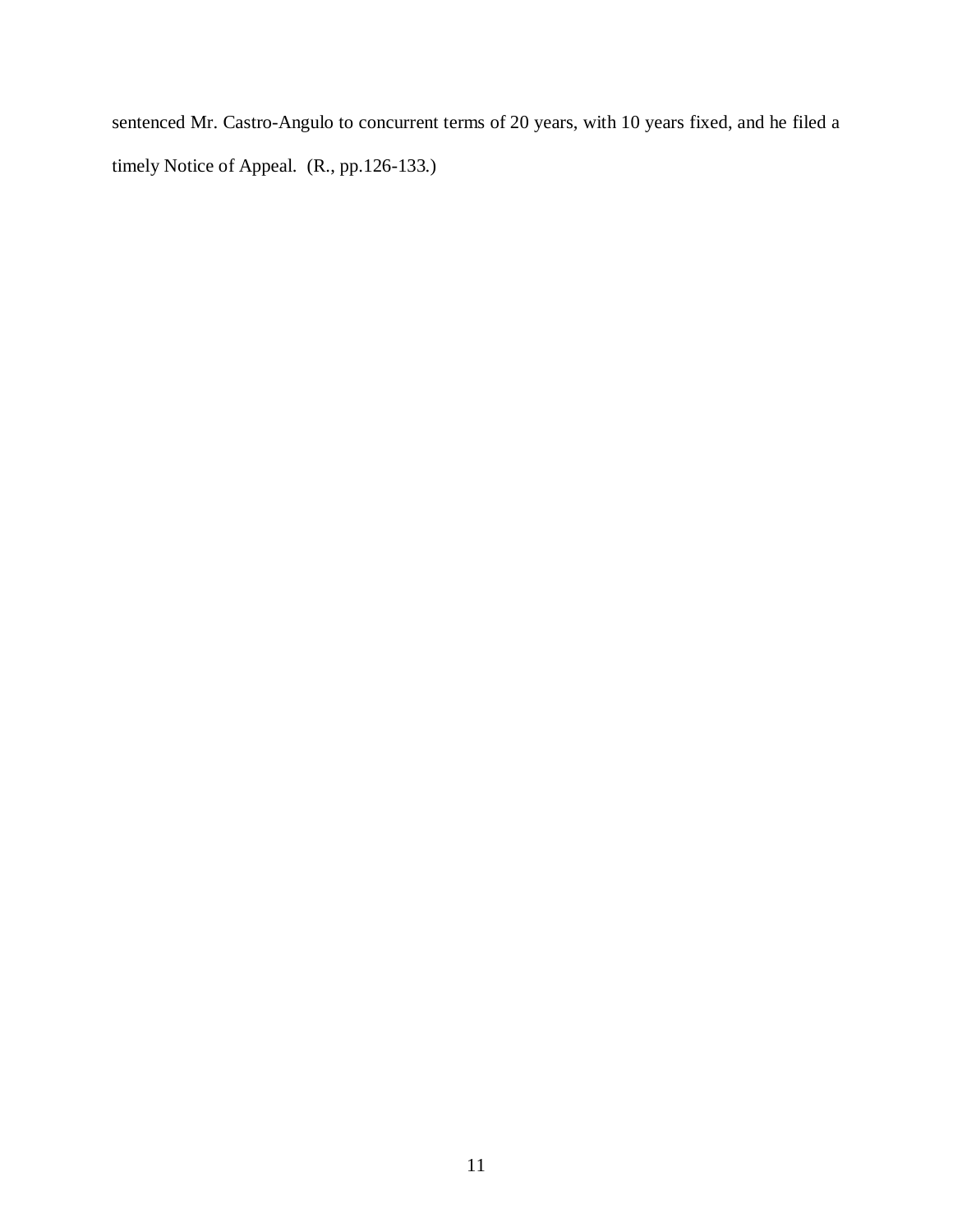#### **ISSUES**

- I. Did the district court abuse its discretion by preventing Mr. Castro-Angulo from keeping copies of his discovery, as the State failed to make a sufficient showing that any person would be subjected to economic, physical or other harm or coercion, if Mr. Castro-Angulo was allowed to keep copies of his own discovery?
- II. Did the district court err when it allowed the State to present evidence of the street value of the seized methamphetamine, as that information was not relevant to any issue for the jury's consideration?
- III. Did the district court abuse its discretion by ordering Mr. Castro-Angulo to pay restitution to the Ada County Prosecutor's Office, as that office is not a crime victim?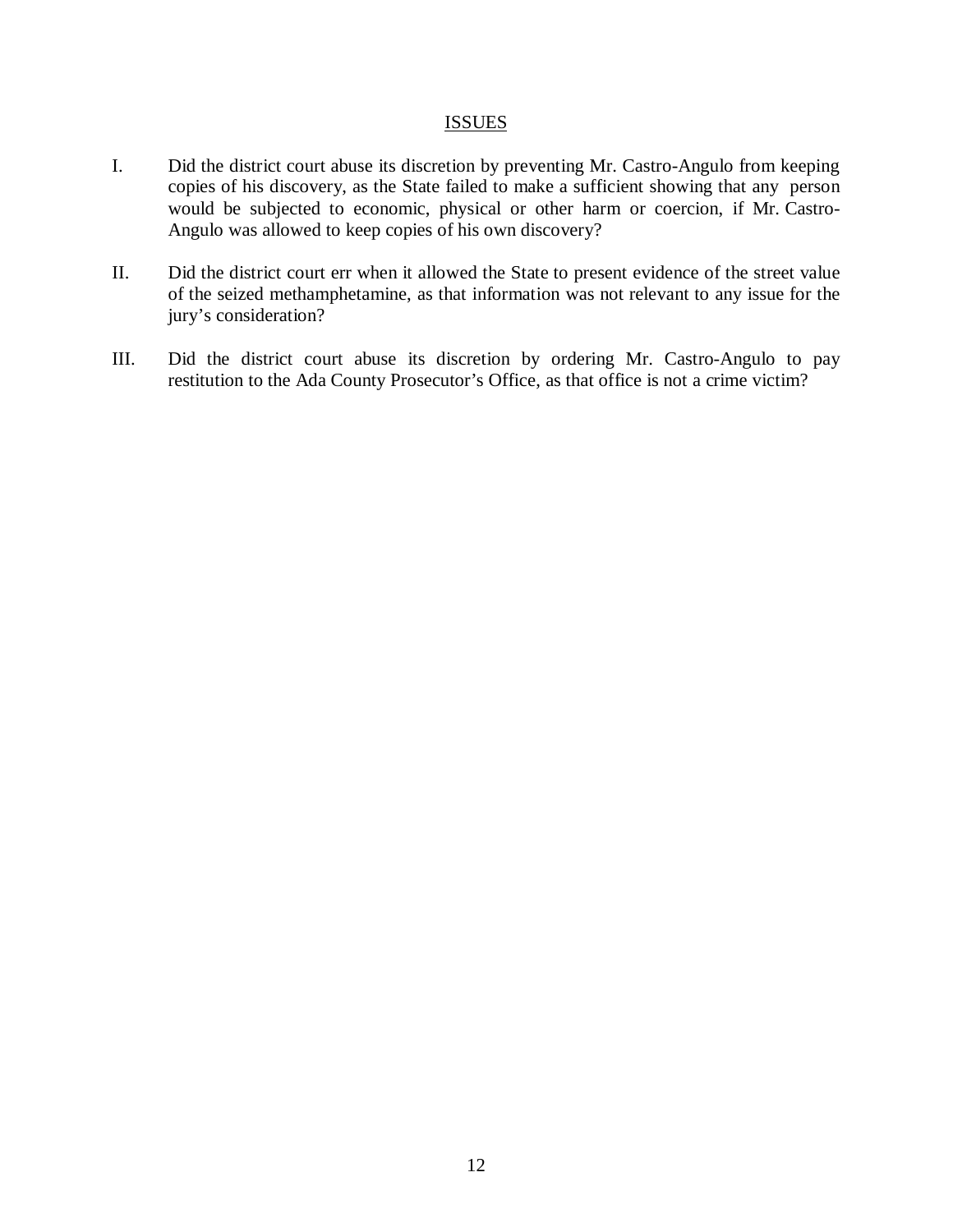#### ARGUMENT

I.

### The District Court Abused Its Discretion By Preventing Mr. Castro-Angulo From Keeping Copies Of His Discovery, As The State Failed To Make A Sufficient Showing That Any Person Would Be Subjected To Economic, Physical Or Other Harm Or Coercion, If Mr. Castro-Angulo Was Allowed To Keep Copies Of His Own Discovery

A. Introduction

The State asked the district court to order defense counsel to refrain from providing Mr. Castro-Angulo copies of his own discovery because; he is from Sinaloa, Mexico; he obtained methamphetamine previously from a person the prosecutor mistakenly believed was a gang member; he doesn't speak English; and a few years earlier, a different Mexican defendant accused of drug trafficking arranged for threats to be made to witnesses in that case. Despite the fact that Detective Bustos' identity was already known, and that there was no evidence that Mr. Castro-Angulo was a gang member or had or would make any type of threat to anyone, the district court granted the State's motion, primarily because Mr. Castro-Angulo does not speak English. Mr. Castro-Angulo asserts that the State failed to make a sufficient showing that allowing him to keep copies of his discovery posed a threat to anyone, and the district court abused its discretion in granting the State's motion for a protection order.

### B. The District Court Abused Its Discretion By Preventing Mr. Castro-Angulo From Having Copies Of His Own Discovery

At time of his arrest and trial, Idaho Criminal Rule 16(l) read as follows:

Protective orders. **Upon a sufficient showing**, after notice and hearing, **the court may at any time order that the discovery or inspection be** denied, **restricted** or deferred, or make such other order as is appropriate, **including an order denying a request for disclosure of names and addresses of witnesses or others who may be subjected to economic, physical or other harm or coercion**. The court may permit a party to make such showing in whole or in part, in the form of a written statement to be inspected by the judge alone. If the court enters an order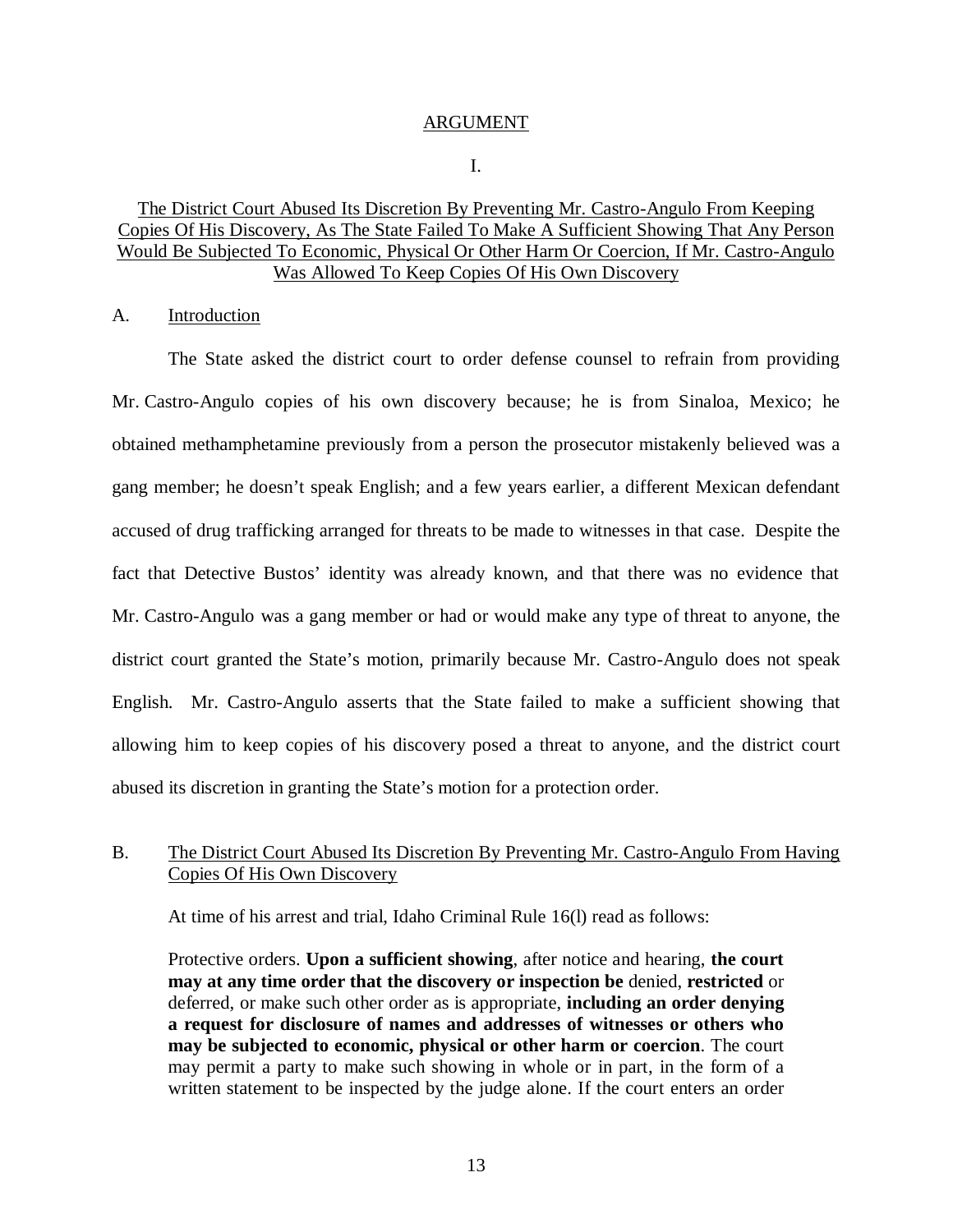granting relief after such showing, the entire text of the party's statement shall be sealed and preserved in the record of the court to be made available to the appellate court in the event of an appeal.

I.C.R. 16(1)  $(2016)^{11}$  $(2016)^{11}$  $(2016)^{11}$  (emphasis added). Because this Criminal Rule indicates that the district court "may" restrict discovery, this Court should reviewed the district court's decision to restrict discovery in this case under an abuse of discretion standard. *See State v. Joy*, 155 Idaho 1, 12 (2013) (noting that the word "may" found in I.C.R. 17(b) shows that the decision to grant or deny a motion to quash a subpoena in a criminal case is a discretionary decision); *State v. Harbaugh*, 123 Idaho 835, 837 (1993) (use of "may" in I.C.R. 33 indicates a discretionary decision); *see also Quigley v. Kemp*, 162 Idaho 408, \_\_, 398 P.3d 141, 143 (2017) (noting that a district court's grant of a protective order in civil cases is review under an abuse of discretion standard). The abuse of discretion standard requires the appellate Court to consider: 1) whether the trial court correctly perceived the issue as discretionary; 2) whether the court acted within the bounds of its discretion and consistent with applicable legal standards; and 3) whether the court reached its decision through reason. *Joy*, 155 Idaho at 6 (citations omitted). The district court abused its discretion in granting the State's motion for a protection order, as it acted inconsistently with the applicable legal standards and did not reach its decision through and exercise of reason.

<span id="page-19-0"></span><sup>&</sup>lt;sup>11</sup> Idaho Criminal Rule 16(1) has since been simplified and now reads, "[a]t any time the court may, for **good cause**, deny, restrict, or defer discovery or inspection, or grant other appropriate relief. The court may permit a party to show good cause by a written statement that the court will inspect ex parte. If relief is granted, the court must preserve and seal the entire text of the party's statement." ICR 16(l) (2017) (emphasis added). The rule is almost identical to Federal Rule of Criminal Procedure 16(d)(1), and the "good cause" standard therein has been interpreted to mean that such orders should not be granted arbitrarily or be based upon broad allegations of harm; rather, they require a specific showing that disclosure will work a clearly defined and serious injury. *See United States v. Johnson*, 191 F.Supp.3d 363, 368 (M.D. Pa. 2016).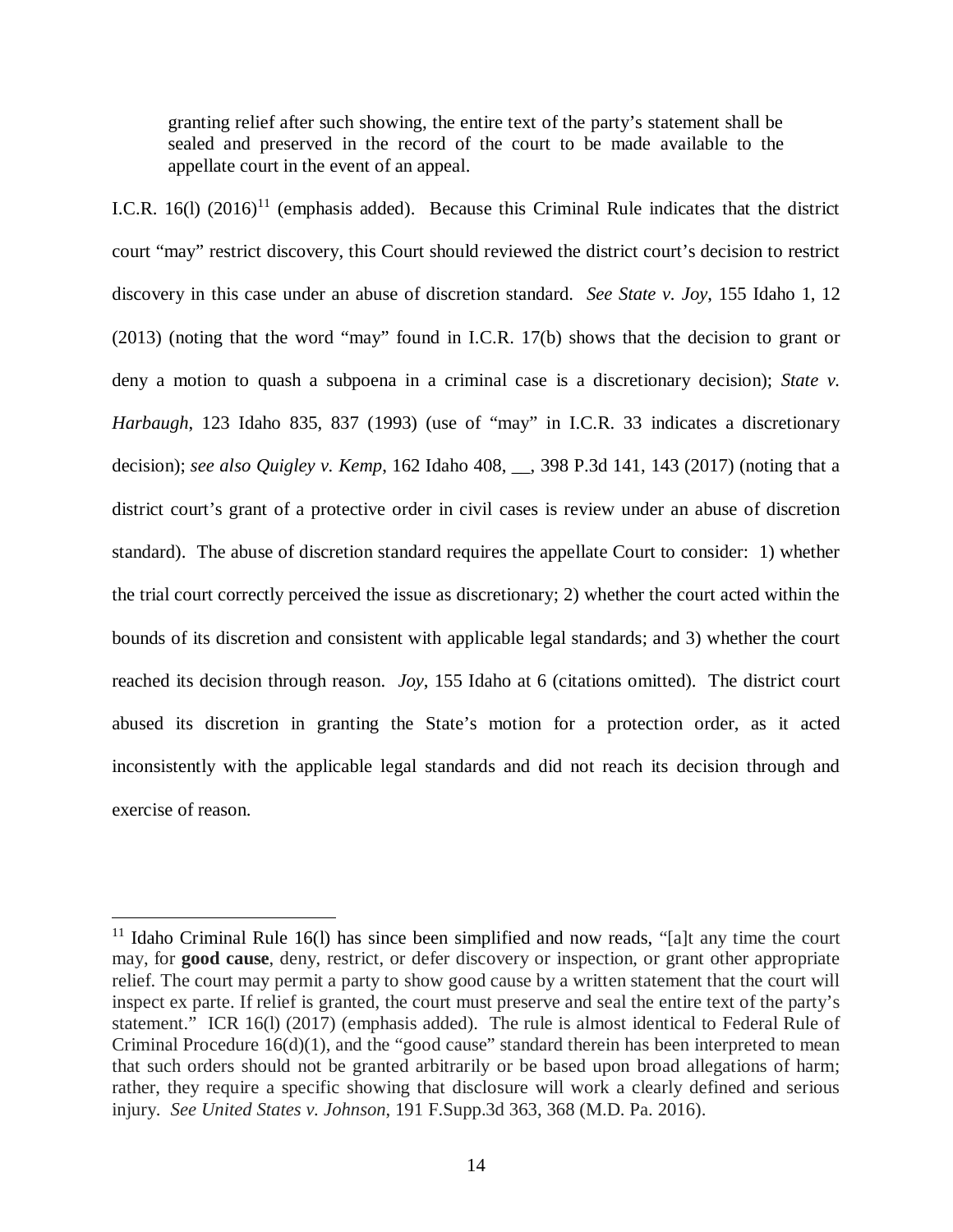Consistent with the language in the 2016 version of I.C.R. 16(l), the State argued in its written motion that allowing Mr. Castro-Angulo to keep a copy of his own discovery "potentially put(s) individuals at risk of *economic, physical or other harm or coercion*." (R., p.49.) The State noted that "an undercover officer was used," cynically suggesting that the undercover officer's identity needed to be protected when in fact that undercover officer, Detective Bustos, was already well-known to the defendant as he was named as one of the witnesses who testified in front of the grand jury in the Indictment, and a transcript of the grand jury proceedings was prepared and presented to Mr. Castro-Angulo. (R., pp.24-26, 32-34; Tr. GJ.) Furthermore, any claim that Detective Bustos' identity needed to be protected is belied by the fact that the prosecutor specifically identified Detective Bustos as the person who needed to be protected, in a courtroom open to the public, during the hearing on the State's motion. (Tr., p.11, Ls.6-18.)

Additionally, the State failed to provide any information, let alone make a "sufficient showing" as required by I.C.R. 16(l), that allowing Mr. Castro-Angulo specifically to have a copy of his own discovery would subject Detective Bustos or anyone else to economic, physical or other harm or coercion. The prosecutor argued that Jesus Castro-Angulo should be presumed dangerous, not because he had a violent past, was a gang member, or had made any threats, $12$  but rather because he was from Sinaloa, Mexico, and supposedly did business with a Mexican gang member in the past.<sup>[13](#page-20-1)</sup> (R., p.50.) The prosecutor asserted, "[t]he violence, intimidation and retaliation at the hands of Mexican Drug Cartels and Gangs is very well documented and

<span id="page-20-0"></span> $12$  Although the district court did not have a copy of the PSI at the time it considered the State's motion, the prosecutor would have presumably known that Mr. Castro-Angulo had no tattoos of any kind, let alone tattoos indicating gang affiliation, and his prior criminal history consisted only of some type of immigration offense, and the failure to purchase a driver's license. (PSI, pp.2-3.)

<span id="page-20-1"></span><sup>&</sup>lt;sup>13</sup> As noted in footnote 6 above, the prosecutor's argument that Mr. Castro-Angulo had some connection with a Mexican gang stems from Agent Davis' misapprehension that when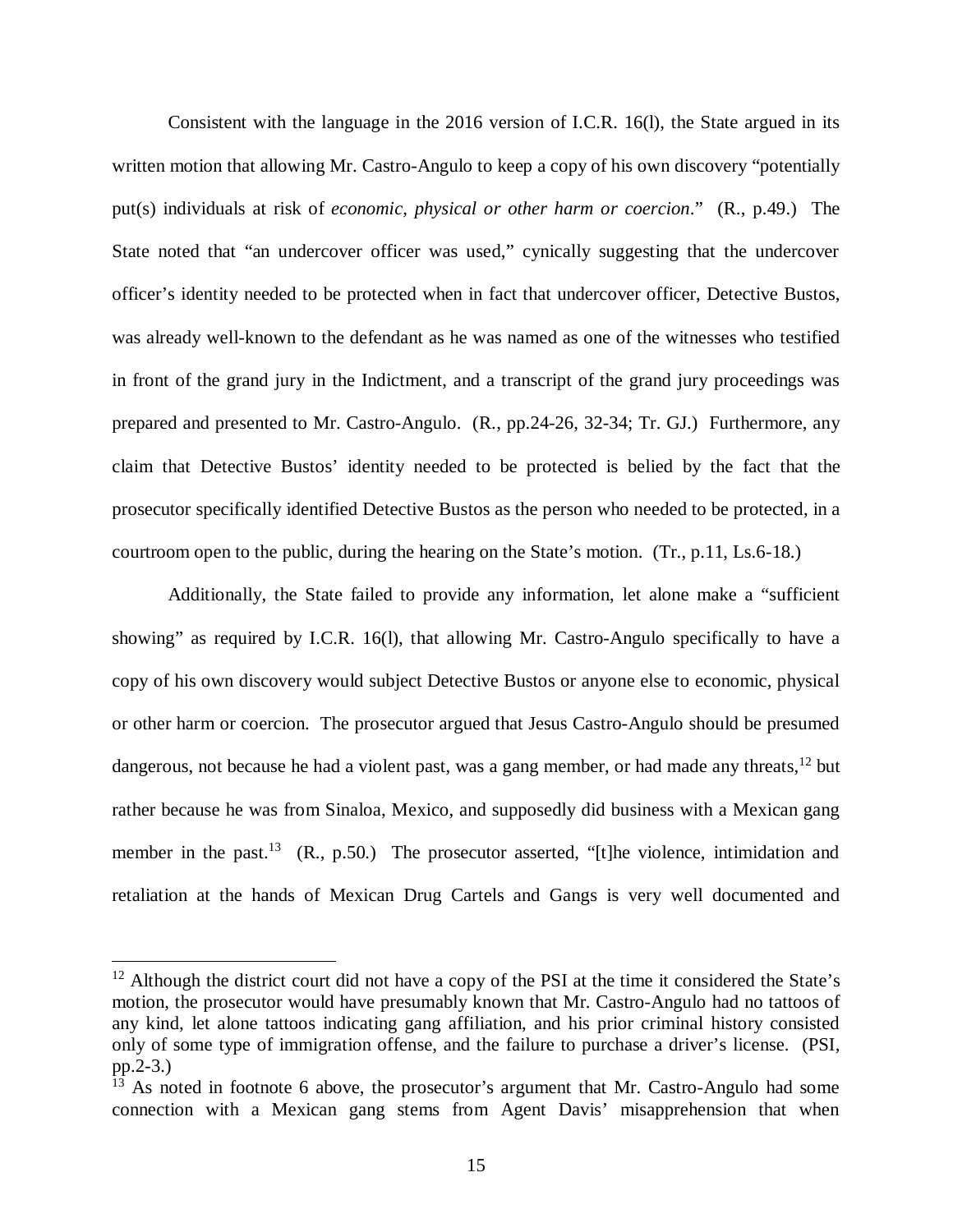publicized and the State urges this Court out of an abundance of caution to enter the protection order requested in this case." (R., pp.50-51.) During the hearing on its motion, the State again failed to provide any evidence whatsoever that Jesus Castro-Angulo, who was presumably sitting mere feet from the prosecutor, had ever done anything remotely violent or threatening; instead, the prosecutor argued that a different Mexican national who had been charged with drug trafficking in a different case three years earlier, had engage in some type of behavior that led to witnesses being threatened in that prior case. (Tr., p.8, L.9 – p.12, L.7.) Demonstrating that the defendant is of the same nationality and facing the same type of charges as a person who acted badly in the past, is simply not a "sufficient showing" that would support a protection order.

Instead of requiring the State to meet its burden, the court instead decided that Mr. Castro-Angulo should not be able to keep a copy of his discovery because he does not speak English.

Well, since he can review it fully and he can review it fully in the most effective way possible, which is with the help of an interpreter, I think that we are already doing what I think is the best and most reasonable approach.

So I think in this particular case, this is a reasonable approach to take to balance the concerns of the State with absolute need the defendant to be able to review it fully and meaningfully. And reviewing it fully and meaningfully means it is going to have to be done with the assistance of the interpreter.

I don't see in this particular case providing written -- the copies of written discovery which is in English would be even useful. So I will grant your motion for protective order.

(Tr., p.17, Ls.6-23; R., pp.60-61.) Mr. Castro-Angulo asserts that the district court's conclusion

that he should not be allowed to keep a copy of his own discovery, because he doesn't speak

English, is inconsistent with any legal standard, in any context, in modern American

Mr. Castro-Angulo said he got drugs on one occasion in the past from a guy named "Cholo," he actually said he got drugs from a "cholo," which is a Spanish slang term for a gang member. *See https://www.urbandictionary.com/define.php?term=Cholo* (last visited April 4, 2018).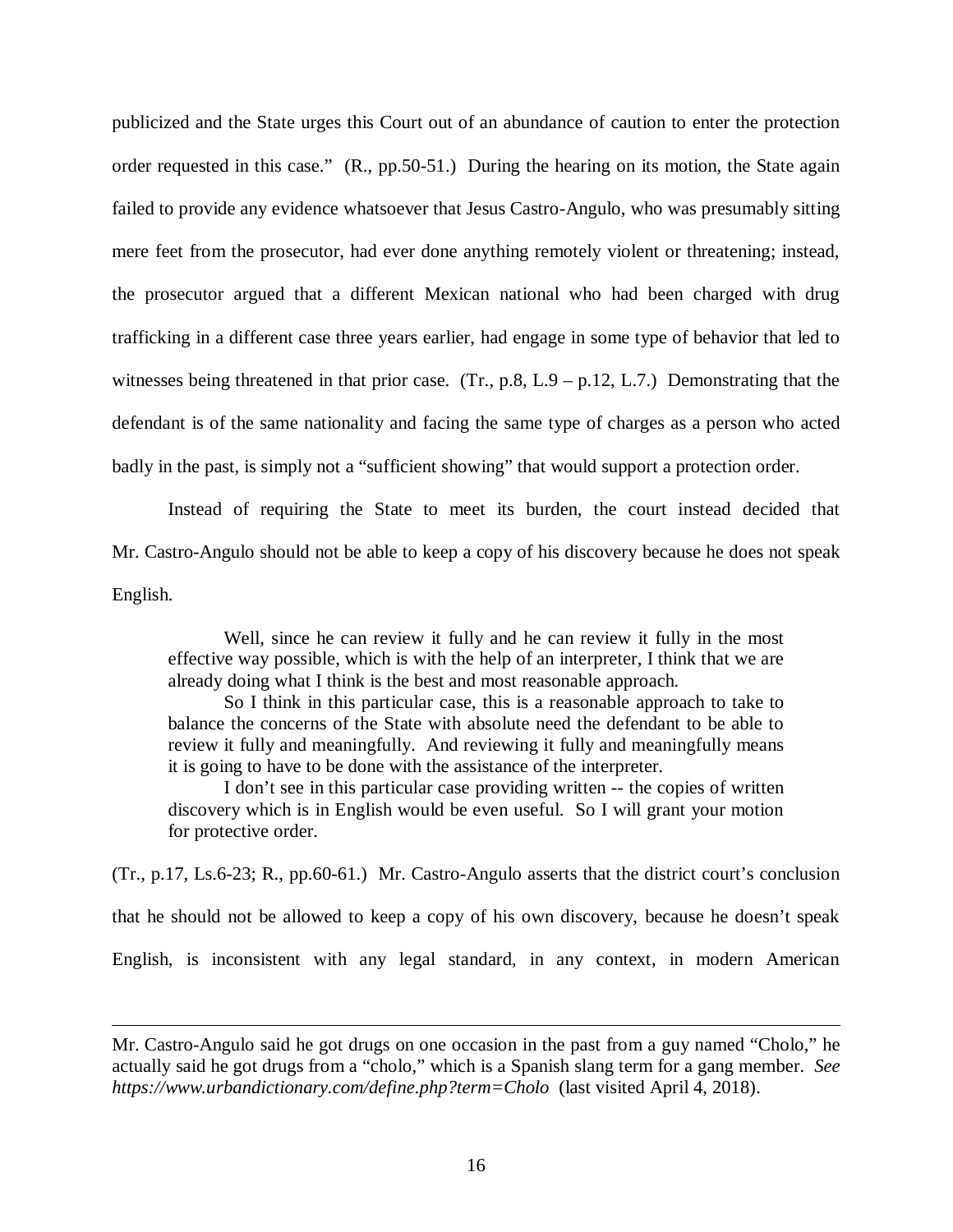jurisprudence. Idaho courts should not have one set of rules for English proficient defendants, and a different set of rules for non-English proficient defendants. Criminal defendants should not be required to pass an English literacy test before they are entitled to keep a copy of their discovery. The district court simply did not reach its decision through an exercise of reason.

Because the State failed to make a "sufficient showing" that allowing Mr. Castro-Angulo to keep a copy of his own discovery may put anyone at risk of economic, physical or other harm or coercion, and because the district court acted inconsistently with the applicable legal standards and failed to exercise reason, the district court abused its discretion when it granted the State's motion.

#### C. The State Will Be Unable To Show The Error Is Harmless Beyond A Reasonable Doubt

When a defendant objects to an error and shows that a violation occurred, the State bears the burden of proving, "beyond a reasonable doubt that the error complained of did not contribute to the verdict obtained." *State v. Perry*, 150 Idaho 209, 221 (2008) (quoting *Chapman v. California*, 386 U.S. 18, 24 (1967)); *see also Arizona v. Fulminante*, 499 U.S. 279, 296 (1991). The question "is whether the jury actually rested its verdict on evidence establishing the presumed fact beyond a reasonable doubt, independently of" the inadmissible evidence. *Yates v. Evatt*, 500 U.S. 391, 404 (1991). "The inquiry, in other words, is not whether, in a trial that occurred without the error, a guilty verdict would surely have been rendered, but whether the guilty verdict *actually rendered* in this trial was *surely unattributable* to the error." *Sullivan v. Louisiana*, 508 U.S. 275, 279 (1993) (emphasis added).

Mr. Castro-Angulo asserts that the State will be unable to show that the verdict rendered in his case is surely unattributable to the district court precluding him from keeping a copy of his discovery.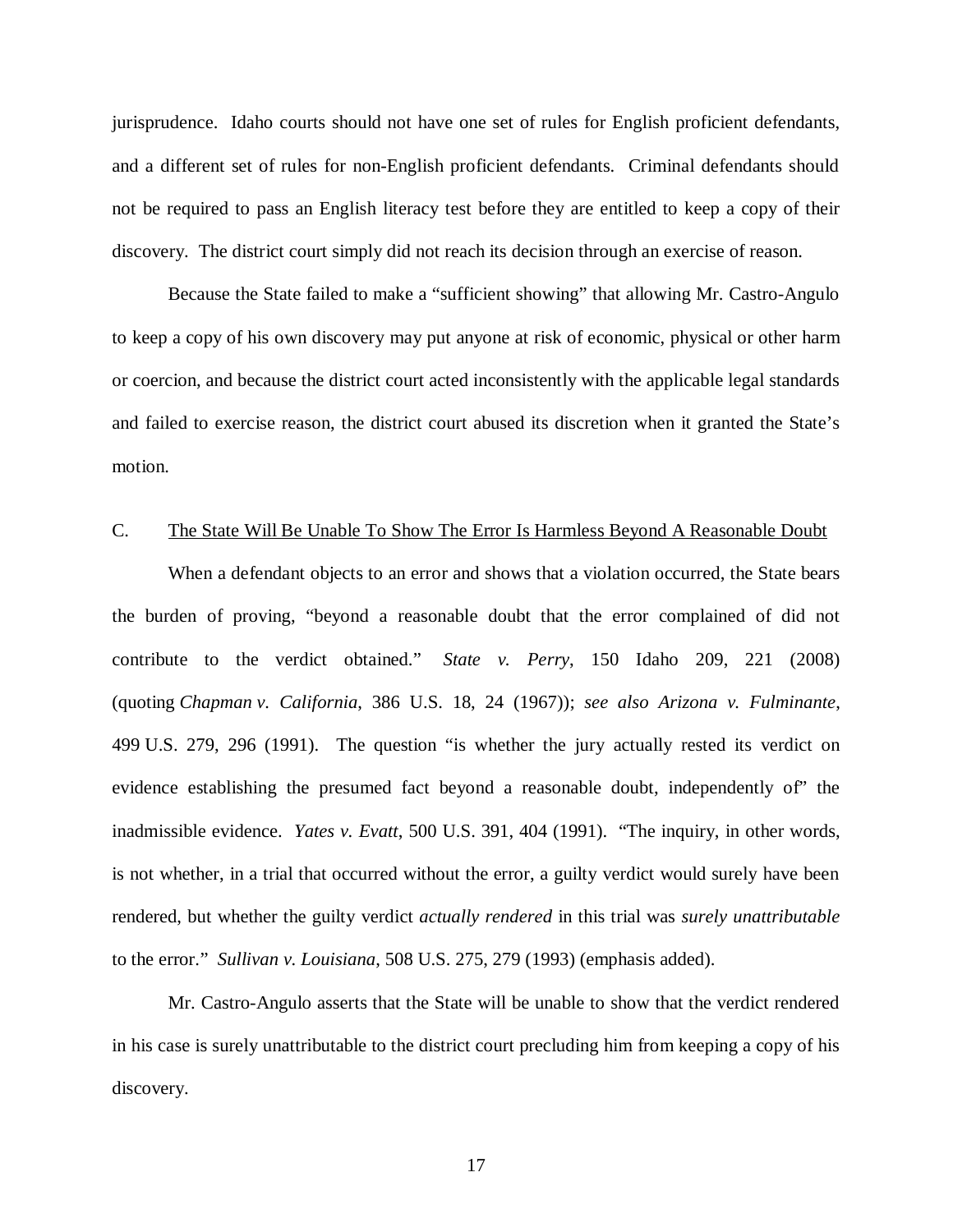Additionally, Mr. Castro-Angulo asks this Court to consider the broader implications of the district court's decision in this case. While Mr. Castro-Angulo certainly does not believe, and does not assert, that either the prosecutor or the district court had any unethical or discriminatory intent, the fact remains that the State's motion, and the district court's decision, would unquestionably be perceived by an average Idahoan as a ruling based entirely upon stereotypes related to Mr. Castro-Angulo's Mexican nationality and his lack of English proficiency. This Court should avoid sending a message to the public that a court ruling that is legally erroneous *because* it was based upon an individual's national heritage and language skills, can be considered "harmless" under Idaho law. *See*, *e.g.*, *State v. Phillips*, 144 Idaho 82, 89 (Ct. App. 2007) (noting that circumstances may arise where an Idaho appellate Court should vacate a conviction, even if the error in the particular case was harmless, in order to address a pattern of misconduct on the part of the prosecutor).

#### II.

# The District Court Erred When It Allowed The State To Present Evidence Of The Street Value Of The Seized Methamphetamine, As That Information Was Not Relevant To Any Issue For The Jury's Consideration

#### A. Introduction

Under the State's theory of the case, Mr. Castro-Angulo agreed to sell two pounds of methamphetamine to a person he believed was a drug dealer, in exchange for \$16,000, and agreed to front the same person an additional quarter pound of methamphetamine, for the promise of future payment (presumably \$2,300 as he had paid Mr. Castro-Angulo previously). The theoretical amount of money Detective Bustos could have made had he been an actual drug dealer and sold the methamphetamine seized to other actual drug dealers and/or users, was not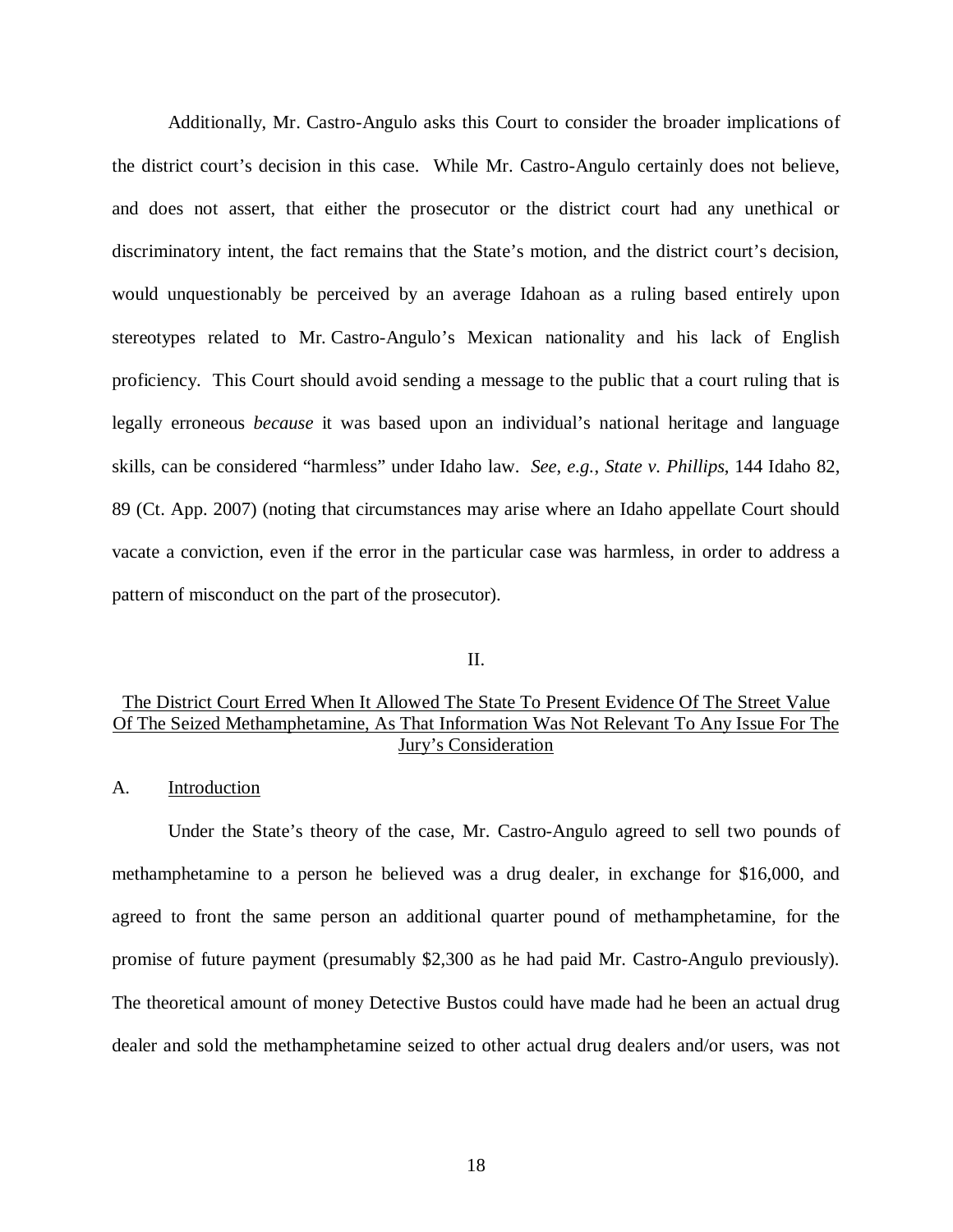relevant to any issue the jury needed to decide. As such, the district erred in allowing the State to present this evidence, over Mr. Castro-Angulo's relevance objection.<sup>[14](#page-24-0)</sup>

### B. The District Court Erred When It Allowed The State To Present Evidence Of The Street Value Of The Seized Methamphetamine

"A trial court has 'broad discretion' in determining whether to admit or exclude evidence, 'and *its judgment in the fact finding role* will only be disturbed on appeal when there has been a clear abuse of discretion.'" *Joy*, 155 Idaho at 6 (citing *State v. Watkins*, 148 Idaho 418, 421 (2009) (in turn quoting *State v. Gleason*, 123 Idaho 62, 65 (1992)) (emphasis original).) "However, whether evidence is relevant is a question of law this Court reviews *de novo.*" *Id.* (citing *State v. Shackelford*, 150 Idaho 355, 363 (2010).) "'Relevant Evidence' means evidence having any tendency to make the existence of any fact that is of consequence to the determination of the action more probable or less probable than it would be without the evidence." I.R.E. 401. "All relevant evidence is admissible except as otherwise provided by these rules or by other rules applicable in the courts of this state. Evidence which is not relevant is not admissible." I.R.E. 402. The district court erred in allowing the State to present evidence of the street-value of the methamphetamine seized by officers during the April 15, 2016 incident, as it acted outside the boundaries of the law as such evidence was not relevant.

In order for the jury to find Mr. Castro-Angulo guilty of trafficking by possession of over 400 grams of methamphetamine as alleged in Count I of the Indictment (R., p.24), the State was required to prove the following beyond a reasonable doubt:

1. On or about April l5, 2016

<span id="page-24-0"></span> $14$  Mr. Castro-Angulo does not challenge the district court's specific ruling on the prejudicial impact of this evidence pursuant to I.R.E. 403, except in that it was in part based upon the finding that the evidence was relevant.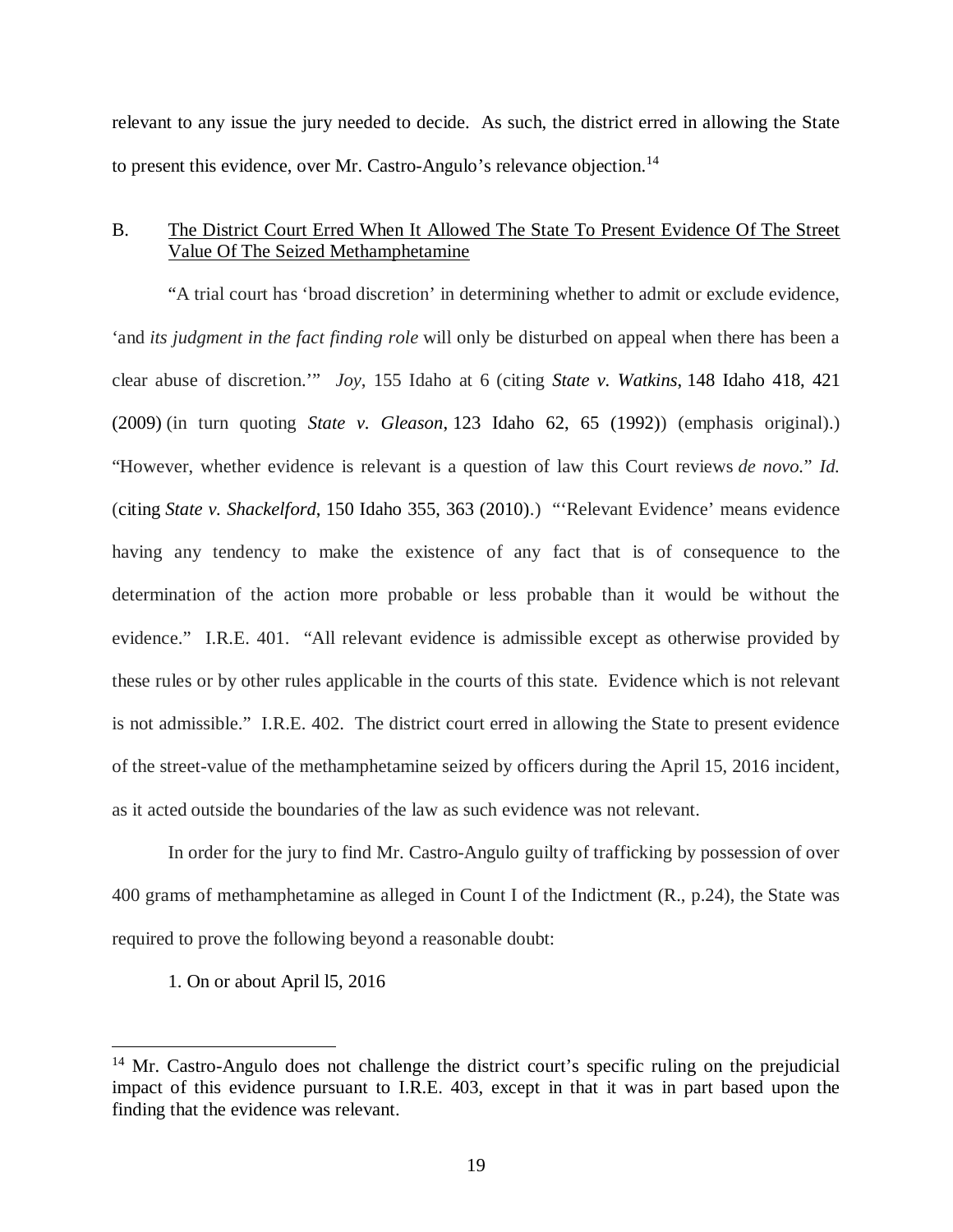2. in the state of Idaho,

3. the defendant Jesus Esteban Castro-Angulo possessed methamphetamine,

4. the defendant knew it was methamphetamine and

5. possessed at least four-hundred (400) grams of methamphetamine or more or any mixture or substance with a detectable amount of methamphetamine.

(R., p.110.) The street value of the methamphetamine the State alleged that Mr. Castro-Angulo possessed is simply not a fact of consequence for any of these determinations. Detective Bustos' knowledge of the street value of the methamphetamine, even assuming the jury could infer that Mr. Castro-Angulo also knew the street value of the methamphetamine, does not make it more or less probable that Mr. Castro-Angulo knowingly possessed 400 grams or more of methamphetamine.

In denying the motion in limine to preclude such evidence, the district court reasoned that Mr. Castro-Angulo's knowledge of the street-value of the methamphetamine was "very relevant when there is a valuable object and multiple people are involved in its transportation and delivery to consider the inference that a person would not let people accompany them delivering valuable objects, unless they were also participants in the same project." (Tr., p.37, Ls.17-23.) Mr. Castro-Angulo does not dispute this basic premise; however, under the State's theory, Mr. Castro expected to be paid \$16,000 at the time of the delivery for the two pounds, and presumably and additional \$2,300 for the additional quarter pound at a future date. Therefore, under the State's theory the value of the methamphetamine to Mr. Castro-Angulo was the approximately \$18,300 sale price. The theoretical street value of the methamphetamine seized could in no way weigh into the jury's consideration of whether Mr. Castro-Angulo knowingly possessed the methamphetamine, because even if Detective Bustos was an actual drug dealer, Mr. Castro-Angulo would not get a cut of that theoretical amount. As such, the street value of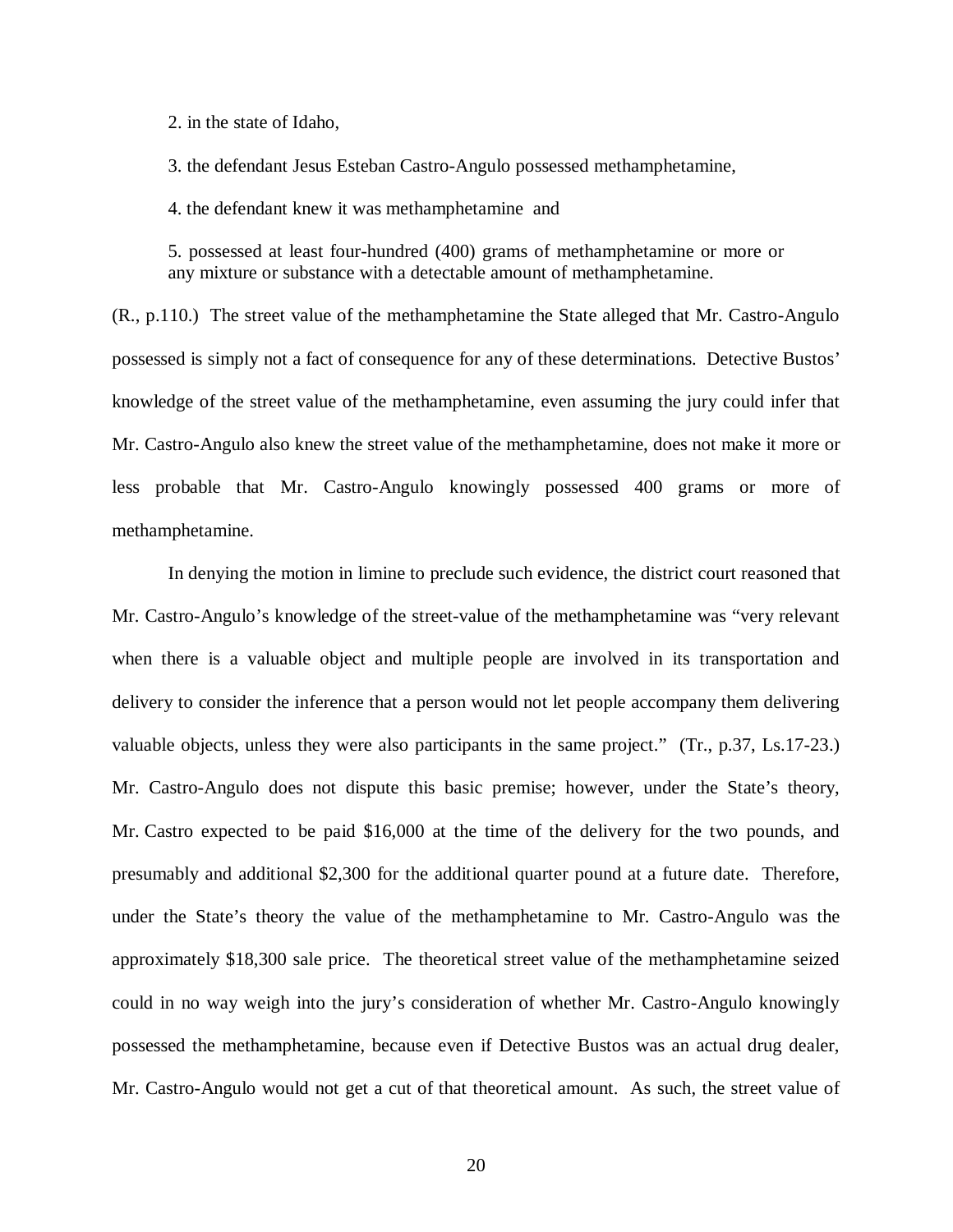the methamphetamine was not relevant and the district court abused its discretion by allowing the jury to hear this evidence.

#### C. The State Will Be Unable To Show The Error Is Harmless Beyond A Reasonable Doubt

As noted above, the State bears the burden of showing, beyond a reasonable doubt, that evidence erroneously admitted over Mr. Castro-Angulo's objection did not contribute to the verdict, and is harmless. *See Perry*, 150 Idaho at 221. Mr. Castro-Angulo asserts the State will be unable to meet that burden in this instance.

III.

### The District Court Abused Its Discretion By Ordering Mr. Castro-Angulo To Pay Restitution To The Ada County Prosecutor's Office, As That Office Is Not A Crime Victim

#### A. Introduction

Based upon a proposed order submitted by the prosecutor, the district court ordered Mr. Castro-Angulo to pay \$5,100 in restitution to the Ada County Prosecutor's Office as a victim. Mr. Castro-Angulo objected to at least \$2,660 of that amount. Mr. Castro-Angulo asserts that, because the Ada County Prosecutor's Office was not a victim of his actions, it was not entitled to restitution, and the district court abused its discretion by ordering him to pay \$2,660 in restitution, as it acted outside the boundaries of its legal authority.

### B. The District Court Abused Its Discretion By Ordering Mr. Castro-Angulo To Pay \$2,660 In Restitution To The Ada County Prosecutor's Office

In response to a motion to augment the record with the written restitution request submitted by the prosecutor prior to Mr. Castro-Angulo's sentencing hearing, the district court provided to this Court an "Unsigned Order for Restitution and Judgment with attached Statement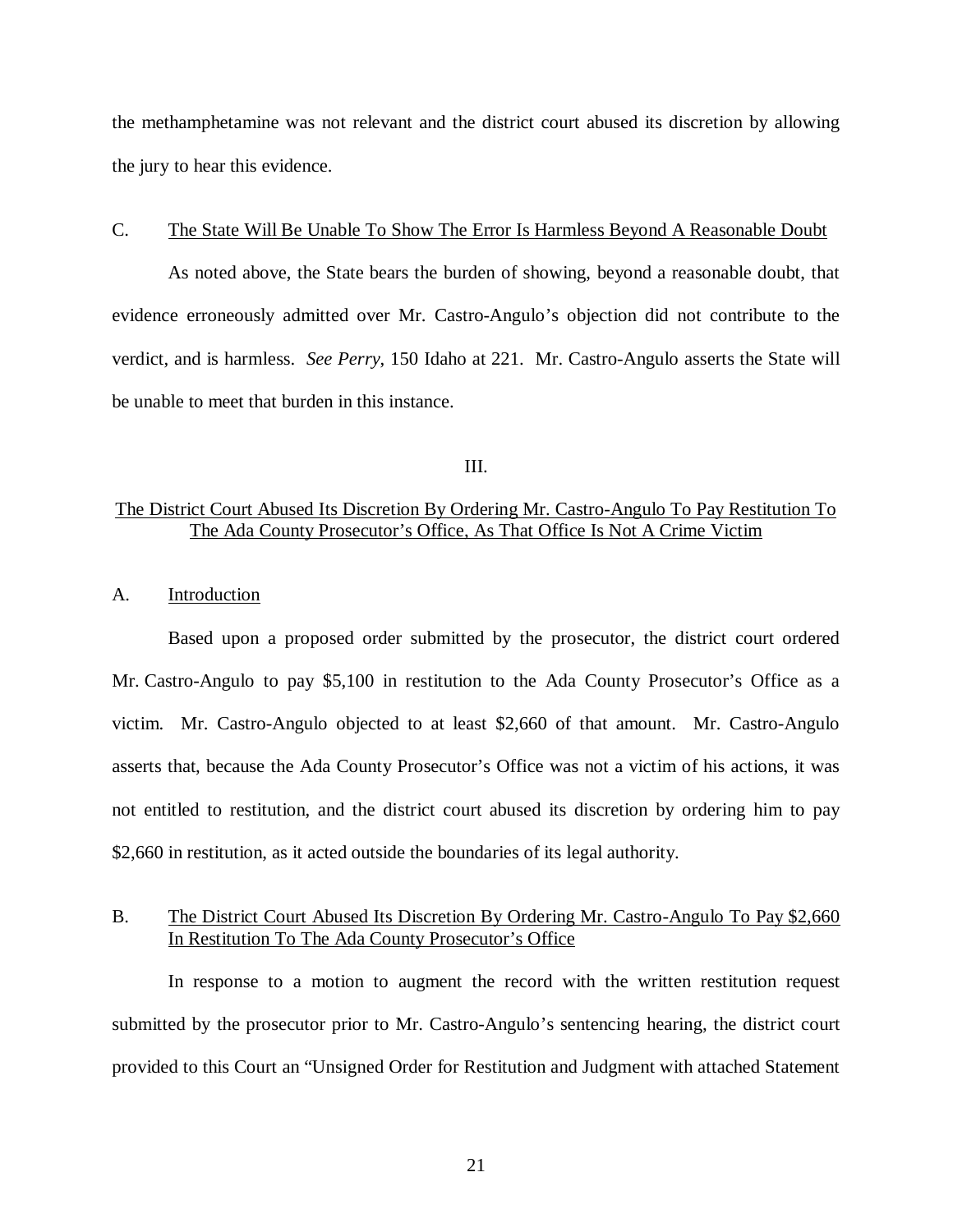of Costs, which was signed by the prosecuting attorney on February 7, 2017." (*See* Order Granting Motion to Augment and Denying Motion to Suspend the Briefing Schedule, entered March 30, 2018.) The proposed order sought \$5,100 in restitution, naming the Ada County Prosecutor's Office as a "crime victim," but it did not provide any information as to what the money was sought for or how the prosecutor's office qualified as a crime victim. *Id.* The State submitted a separate restitution request in the amount of \$7,076.31 on behalf of the law enforcement agencies and the Ada County Prosecutor's Office for their costs in prosecuting Mr. Castro-Angulo, pursuant to I.C. § 37-2732(k). *Id.*

During Mr. Castro-Angulo's sentencing hearing, the prosecutor made reference to "out of pocket costs" and "transcript costs," in requesting the court order restitution. (Tr., p.828, Ls.19- 24.) Defense counsel appears to have stipulated to the prosecutor's request for \$2,440 for a transcript, but objected to the remaining request for restitution (although it is not clear that defense counsel was aware that the prosecutor was seeking an \$2,660 for some un-described costs, as counsel made reference to an "additional approximately \$1100 for the testimony and the actual police interviews"). (Tr., p.834, L.5 – p.835, L.23.) The district court stated that it would order restitution "for the various transcriptions that were referred to. But certainly not for any costs related to the trial itself." (R., p.842, Ls.9-12.) The Court ultimately entered an order for restitution that included \$2,660 to the Ada County Prosecutor's Office as a crime victim (plus an additional \$2,440 to the Ada County Prosecutor's Office as a crime victim that Mr. Castro-Angulo's counsel did not object to). (R., pp.141-142).

A district court's restitution order is reviewed under an abuse of discretion standard, and the appellate Court will not disturb the district court's factual findings if they are supported by substantial evidence. *State v. Straub*, 153 Idaho 882, 885 (2013). A court's power to order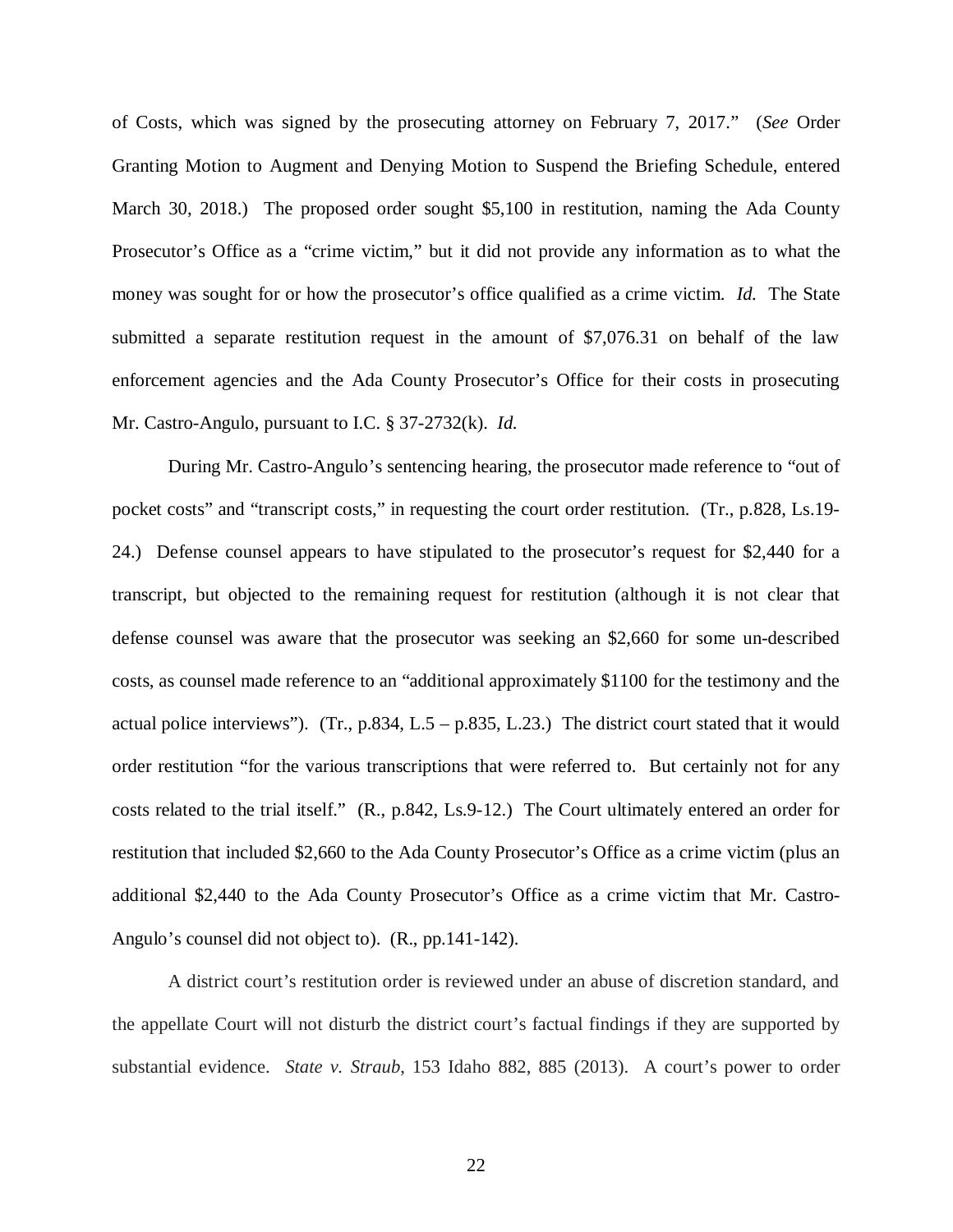restitution is authorized and limited by the relevant statutes. *State v. Gonzales*, 144 Idaho 775, 777 (Ct. App. 2007). Idaho Code § 19-5304(5) authorizes a court to order "the defendant to pay restitution to the victim in any case, regardless of whether the defendant is incarcerated or placed on probation. The court may order the defendant to pay all or a part of the restitution ordered to the court to be distributed by the court to the victims in a manner the court deems just." A crime

victim is defined as,

(i) The directly injured victim which means a person or entity, who suffers economic loss or injury as the result of the defendant's criminal conduct and shall also include the immediate family of a minor and the immediate family of the actual victim in homicide cases;

(ii) Any health care provider who has provided medical treatment to a directly injured victim if such treatment is for an injury resulting from the defendant's criminal conduct, and who has not been otherwise compensated for such treatment by the directly injured victim or the immediate family of the directly injured victim;

(iii) The account established pursuant to the crime victims compensation act, chapter 10, title 72, Idaho Code, from which payment was made to or on behalf of a directly injured victim pursuant to the requirements of Idaho law as a result of the defendant's criminal conduct;

(iv) A person or entity who suffers economic loss because such person or entity has made payments to or on behalf of a directly injured victim pursuant to a contract including, but not limited to, an insurance contract, or payments to or on behalf of a directly injured victim to pay or settle a claim or claims against such person or entity in tort or pursuant to statute and arising from the crime.

I.C. § 19-5304(1)(e).

Mr. Castro-Angulo objected to any amount of restitution over \$2,440, but the district court ordered an additional \$2,660 in restitution to the Ada County Prosecutor's Office as a "crime victim." Because the Ada County Prosecutor's Office does not meet the definition of a "victim" pursuant to I.C.  $\S$  19-5304(1)(e), the district court had no power to award the \$2,660 in restitution challenged in this appeal. As such, the district court abused its discretion in ordering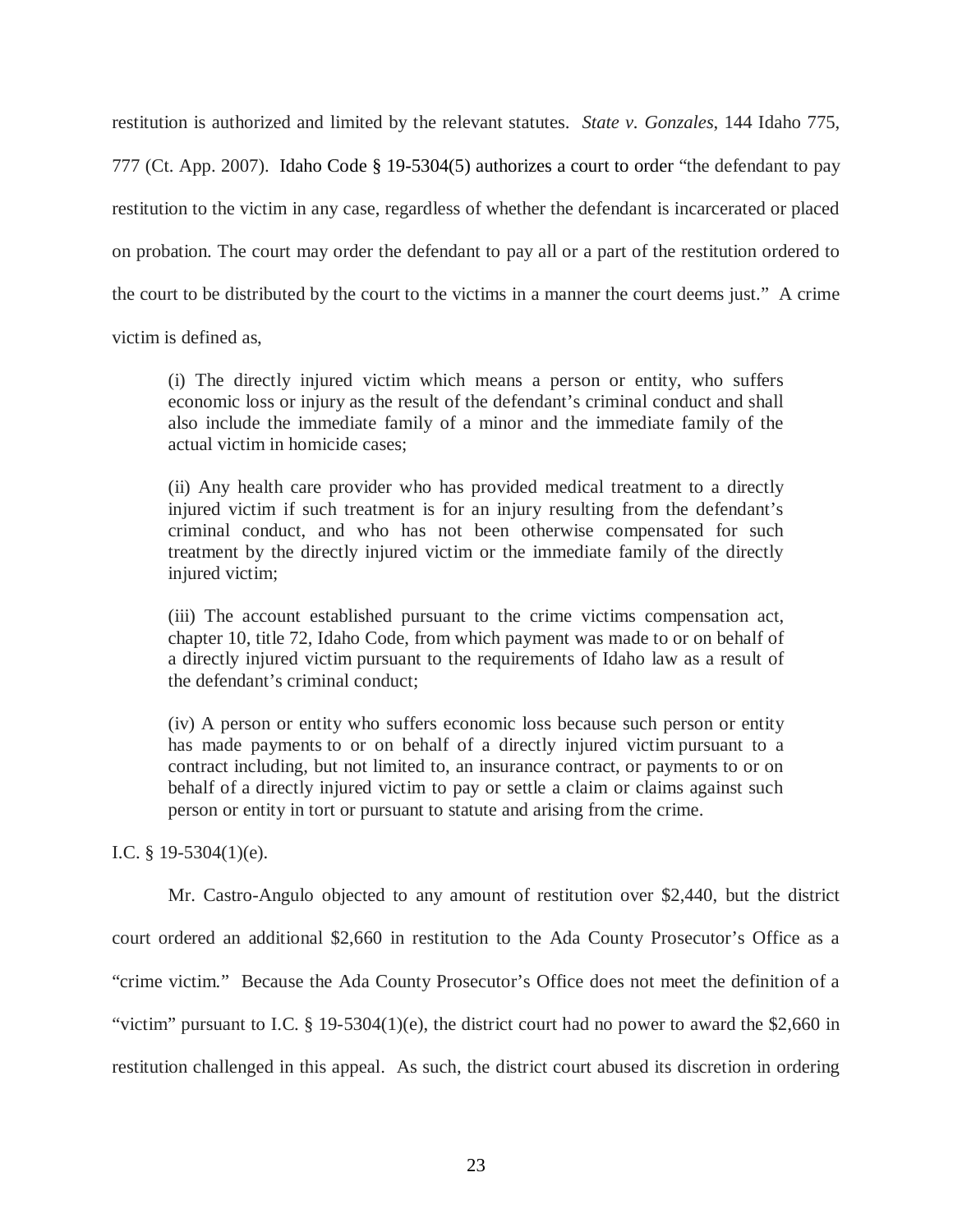Mr. Castro-Angulo to pay that portion of the restitution order, as it acted outside the legal boundaries governing restitution to crime victims.

# **CONCLUSION**

Mr. Castro-Angulo respectfully requests that this Court vacate his judgment of conviction. Alternatively, he requests that this Court order the district court to submit a revised restitution order omitting the \$2,660 amount ordered to be paid to the Ada County Prosecutor's Office as a purported crime victim.

DATED this 6<sup>th</sup> day of April, 2018.

 $\frac{1}{s}$ 

JASON C. PINTLER Deputy State Appellate Public Defender